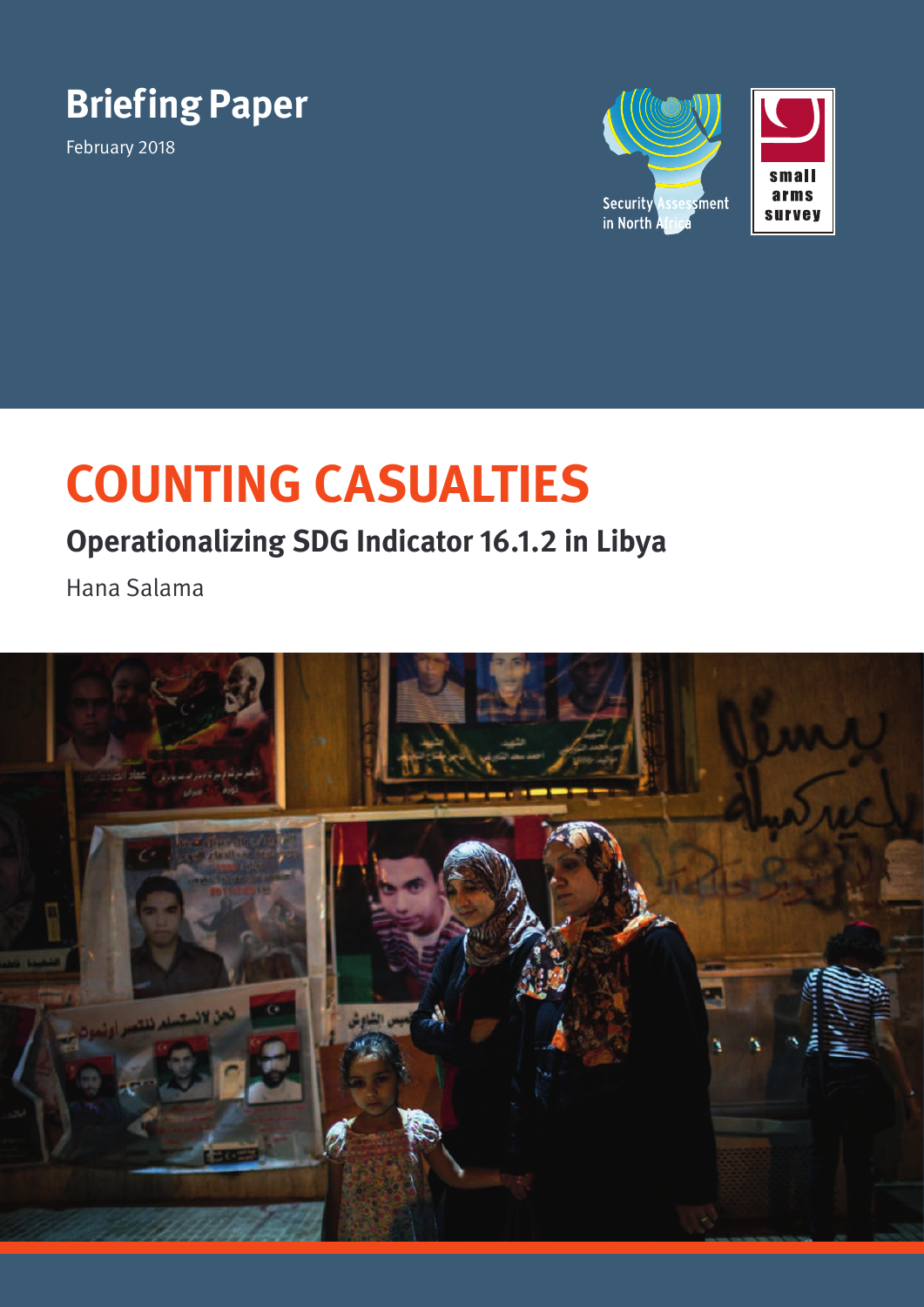## **Credits and contributors**

**Series editor**: Matt Johnson ([matt.johnson@smallarmssurvey.org\)](mailto:matt.johnson%40smallarmssurvey.org?subject=)

**Copy-editor**: Deborah Eade

**Proofreader**: Stephanie Huitson ([readstephanie@ymail.com](mailto:readstephanie%40ymail.com?subject=))

**Design and layout**: Rick Jones ([rick@studioexile.com](mailto:rick%40studioexile.com?subject=Enquiry))

#### About the author

**Hana Salama** has been associated with the non-profit organization Every Casualty Worldwide since 2012. She has published articles about casualty recording in Syria, co-authored *Stolen Futures—The Hidden Death Toll of Child Casualties in Syria* (2013), and contributed to the *Global Burden of Armed Violence* report (2015). Hana also initiated and managed a multi-agency project, in which the Small Arms Survey participated, which resulted in the publication of the international *Standards for Casualty Recording* (2016). Hana holds an MSc in Human Rights from the London School of Economics and Political Science.

#### Acknowledgements

The author would like to thank the staff at the Small Arms Survey, as well as Elizabeth Minor and Hanan Saleh, who reviewed the Briefing Paper.

#### **Front cover photo**

Women in front of a 'martyrs' wall' commemorating fallen fighters, Benghazi, Libya. Source: Nicole Tung, Benghazi, Libya 2011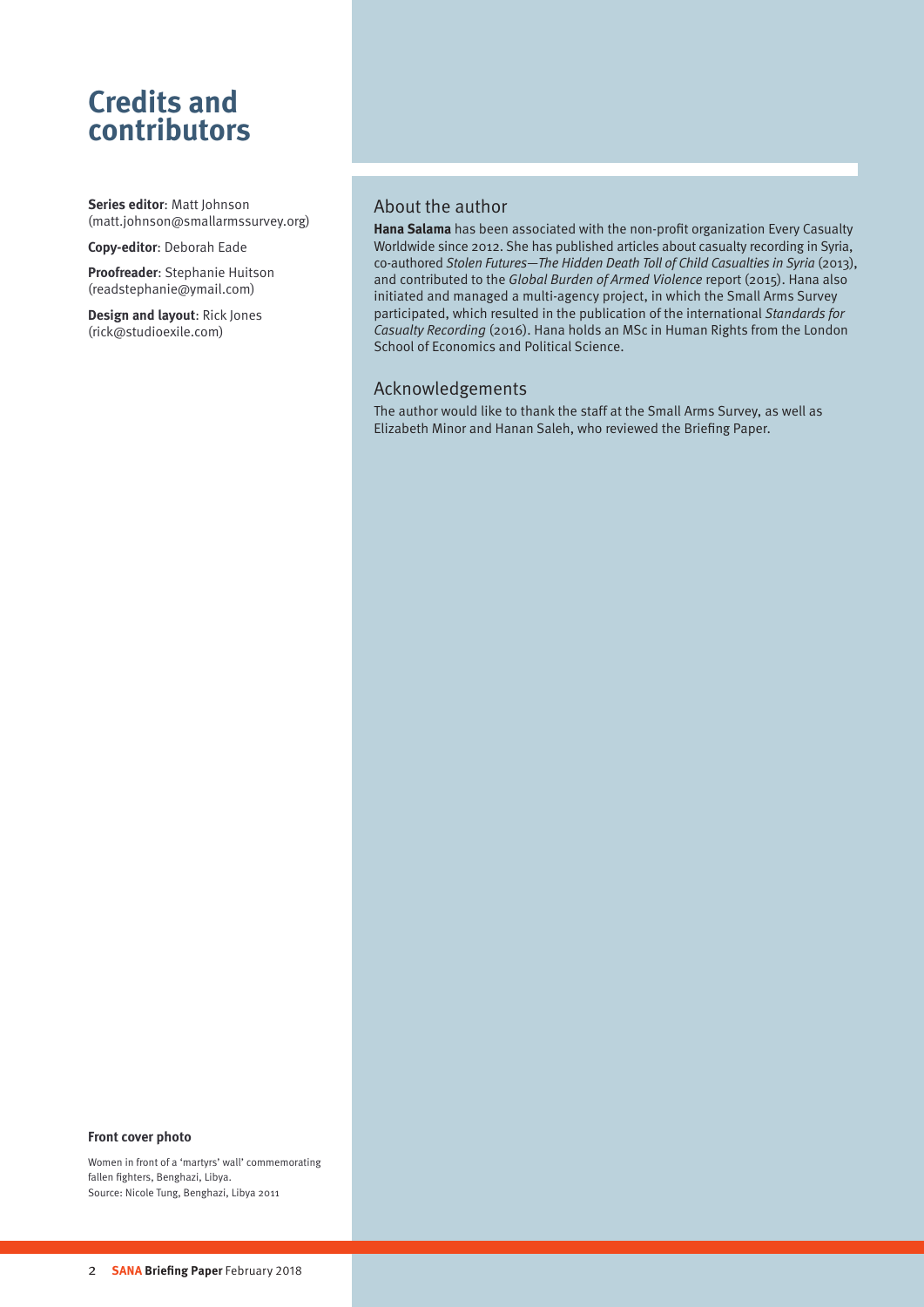## **Overview**

In Libya, many actors have been involved in measuring casualties caused by armed violence since the 2011 revolution, often using different approaches, definitions, and criteria for inclusion and exclusion. These differences have resulted in varied death estimates and a lack of consistent reporting. This Briefing Paper investigates the various challenges to measuring casualties in Libya in the context of gathering data for Indicator 16.1.2 of the Sustainable Development Goals (SDGs), which calls for states to report on 'conflict-related deaths per 100,000 population, by sex, age and cause'. In assessing the efforts of the organizations and entities that have measured casualties in Libya, the aim of the Briefing Paper is to support discussions on developing a standardized methodology and mechanism for meeting Indicator 16.1.2 from the perspective of an ongoing conflict.

## **Key findings**

- Estimates of conflict-related casualties in Libya vary widely due both to the approach used by organizations with different mandates and capacities, and to different definitions and inconsistent inclusion or exclusion criteria.
- In Libya, it is difficult to distinguish between conflict-related deaths and deaths arising from generalized violence. This has an impact on casualty figures, and presents a clear challenge to the SDG 16.1 indicator framework, which assumes that homicides and conflict-related deaths can be accounted for separately.
- $\bullet$  In Libya, the small pool of credible sources in the ongoing conflict could lead to selection bias. Estimation approaches could be used either to complement or to validate recording approaches.
- Given the methodological, practical, and political limitations to measuring conflict-related deaths in Libya, there is a need for a multiple-source and multiple-actor approach that is underpinned by a common methodology.

## **Introduction**

Casualty figures from the Libyan revolution and its aftermath vary widely. These figures were central to discussions in the media and at the United Nations (UN) preceding the March 2011 North Atlantic Treaty Organization (NATO) military intervention. UN Security Council Resolution 1973, authorizing the NATO air campaign in Libya, expressed 'grave concern . . . at the heavy civilian casualties' and encouraged member states to take 'all necessary measures . . . to protect civilians and civilian populated areas under threat of attack in the Libyan Arab Jamahiriya' (UNSC 2011). After Operation 'Unified Protector', NATO initially claimed 'zero civilian casualties', thereby meeting the UN's stated goal (Beswick and Minor, 2013, p. 65). Several human rightsfocused non-governmental organizations (NGOs) later refuted that claim, however, re-igniting the debate on conflict-related casualties in Libya that continues to this day (HRW, 2012).

At a time when international policies and interventions are ostensibly evidencebased, the importance of obtaining casualty data in conflict-affected countries remains paramount, even in the face of challenging circumstances. Obtaining reliable data on conflict-related deaths in Libya continues to be contentious and presents numerous challenges. The current conflict in Libya is characterized by myriad armed groups and actors divided along ideological, national, regional, ethnic, and tribal lines (Arraf, 2017, p. 23). Libya is not experiencing just one armed conflict, but many overlapping conflicts being fought between two rival parliaments and three competing governments, with support from foreign allies (Hall, 2016). The situation is compounded by the fact that Libya's central authority has effectively collapsed, along with key institutions—notably law enforcement and the judiciary—in many parts of the country (HRW, 2017b).

Goal 16 of the UN Sustainable Development Goals (SDGs) commits countries, among other measurable commitments, to '[p]romote peaceful and inclusive and just societies for sustainable development, provide access to justice for all, and build effective, accountable and inclusive institutions at all levels' (UNGA, 2015, p. 14). The Goal calls for a significant reduction of 'all forms of violence and related death rates everywhere' (UNGA, 2015, p.25).

There are two indicators for SDG 16 to measure the reduction in violencerelated mortality rates. Indicator 16.1.1 will measure 'number of victims of intentional homicide per 100 000 population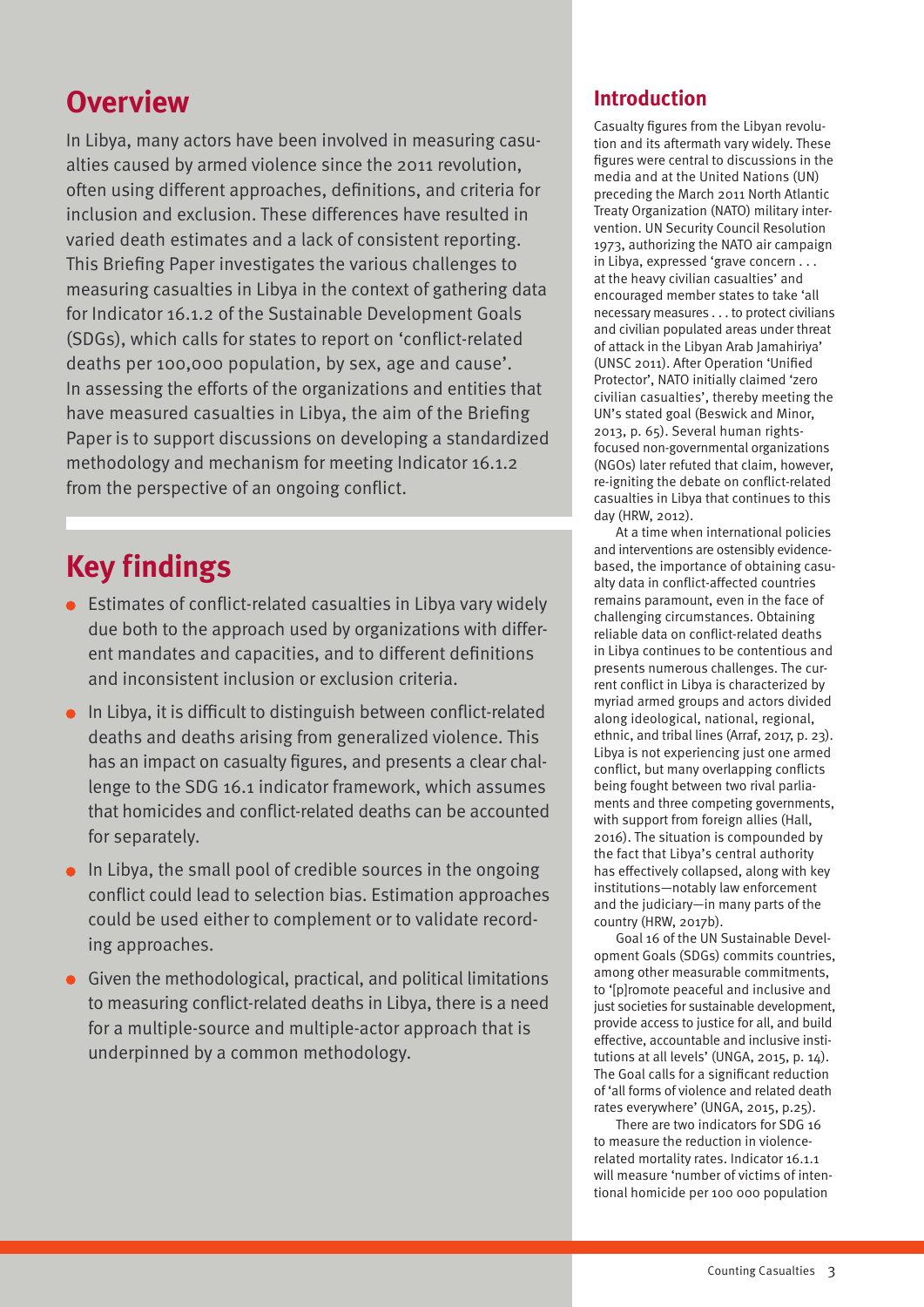**66** Measuring conflict-related deaths is complicated by several factors, as it always starts with the potentially controversial definition of what constitutes an 'armed conflict'."

by sex and by age', and 16.1.2 will measure 'conflict-related deaths per 100 000 disaggregated by sex and age' (IAEG-SDGs, 2017, p. 26). The Inter-Agency and Expert Group on SDG Indicators (IAEG-SDGs, 2017, p. 26) has classified 16.1.1 as a Tier 1 indicator, meaning that it is conceptually clear and has an internationally established methodology, and that data is available for 'at least 50 per cent of countries and of the population in every region where the indicator is relevant' (IAEG-SDGs, 2017, p. 3), while 16.1.2 is classified as a Tier 3 indicator, which means that the IAEG-SDGs considers that it lacks an established methodology and standards (IAEG-SDGs, 2017, p. 3).

The UN Statistical Commission established the Praia Group on Governance Statistics in March 2015, in order to assist countries to produce data to measure progress towards reaching SDG 16, based on sound and documented methodologies. This group brings together national statistical offices of member states and relevant UN agencies, as well as academic institutions, NGOs, and civil society organizations (CSOs), to provide a platform to discuss 'best practices . . . and demand for these statistics by user constituencies'. The methodological development of 16.1.2 is currently being led by the Office of the United Nations High Commissioner for Human Rights (OHCHR) (IAEG-SDGs, 2017, p. 26; Pereira and Mendes, 2017).

This Briefing Paper aims to support the discussion on developing a standardized methodology for Indicator 16.1.2, using the case of the conflict in Libya to highlight various methodological, practical, and political challenges. Although the paper focuses on specific issues relating to the measurement of *conflict*-related deaths, in many contexts—including in Libya—the lines between conflict-related,

and political, economic, and criminal violence are increasingly blurred (Geneva Declaration Secretariat, 2011, p. 43). For these reasons, in relation to measurement, applying separate indicators to homicides and conflict-related deaths, with the implication that statistics will be collected by different actors, can be problematic, as will be illustrated in the case of Libya.

The Briefing Paper begins by discussing the different approaches to measuring conflict-related deaths; in particular, casualty recording as an overarching approach within which multiple models have emerged. It then provides an overview of the main actors in Libya that have measured conflict-related deaths since 2011. The second section presents the main methodological issues in measuring conflict-related deaths, as well as the practical and political challenges of the current conflict in Libya. It concludes with a discussion of these various issues and challenges in relation to consolidating an approach to Indicator 16.1.2. The paper is based on a review of relevant literature and a number of key informant interviews with individuals from a wide range of organizations who are currently recording casualties or conducting similar documentation work in Libya.<sup>1</sup>

## **Measuring direct deaths in conflict: diverse approaches**

In non-conflict situations, data on violent deaths is usually captured by the criminal justice system or the public health system (UNODC, 2011, pp. 83–85). These state institutions typically record and investigate deaths due to violent and external causes in order to preserve public health and safety (UNODC, 2013, p. 99). In conflict situations,<sup>2</sup> however, these and other institutions are often weakened or collapse completely, rendering the state unable to carry out this function. The lack of official data, which is common in conflict-affected countries, presents one of the biggest challenges to meeting Indicator 16.1.2. In fact, at present, only the Colombian National Statistical Office is a source of data on conflict-related deaths (Pavesi, 2017, p. 3). In addition to capacity, states—particularly if they are involved in hostilities—

#### **Box 1** Five basic models of casualty recording

Every Casualty's seminal study, *Good Practice in Casualty Recording: Testimony, Detailed Analysis and Recommendations from a Study of 40 Casualty Recorders* (2012), identified five basic models of casualty recording:

- 1. Document-based recording: Recording that relies solely on documentary evidence produced by a secondary source, such as the social and traditional media, NGO and civil society reports, official government or military documents, and other types of documents accessed publicly or privately.
- 2. Network-based recording: Recording that uses one or several on-the-ground networks of investigators or informants as its primary source of information. Networks may consist of civil society organizations (CSOs), such as religious groups or NGOs, that are in contact with witnesses, families, and other primary sources such as hospitals and morgues. These can be paid staff or volunteers recording in different areas of a country.
- 3. Combination: Recording using a combination of documentary sources with limited use of an on-the-ground network in areas that are difficult to access or for further verification.
- 4. Multiple-source investigation: Recording that combines documentary sources with an on-the-ground network of investigators. All documentary sources and information are collected in this approach.
- 5. Unknown victim identification: Recording that uses forensic techniques to confirm the identities of the dead.

Source: Minor, et al, 2012.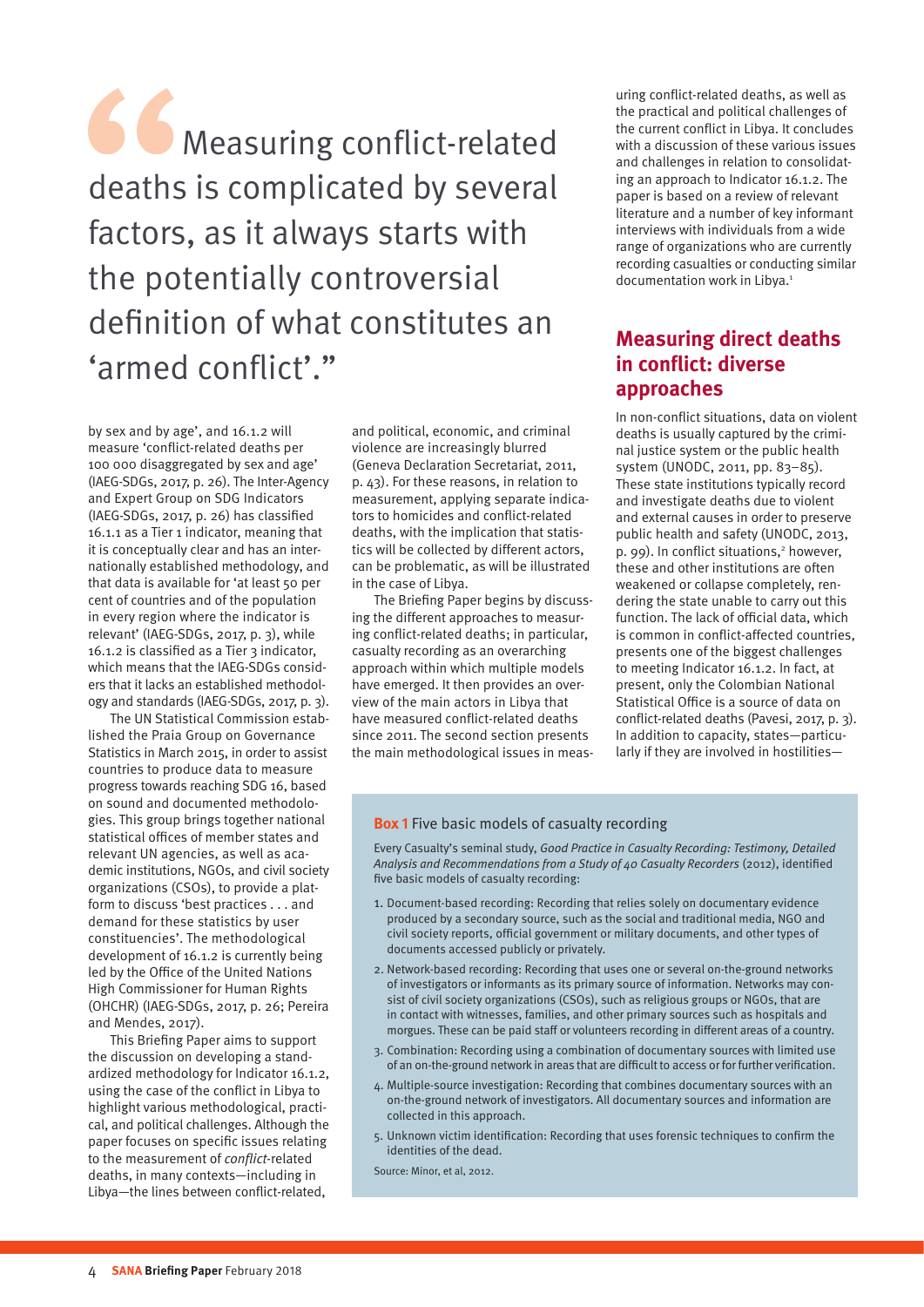may find it politically sensitive to publish or even collect data on conflict-related deaths.

Measuring conflict-related deaths is complicated by several factors, as it always starts with the potentially controversial definition of what constitutes an 'armed conflict'. Beyond that, the diversity of actors, the range of motivations and mandates of those measuring conflictrelated deaths, and the various ways in which those deaths can be measured further complicate the issues. The latter problem alone implies methodological approaches that may differ in definitions, categorizations, inclusion or exclusion criteria, disaggregation levels, and verification procedures. Although there is a generally understood definition of homicide,<sup>3</sup> there is less consensus on what constitutes a conflict-related death.

Conflict-related deaths could be due to both *direct* causes—such as being caused by a weapon or an act of aggression—and *indirect* causes—such as famine or outbreaks of disease caused by the destruction of vital health and sanitation infrastructure or disruption to food supplies (Geneva Declaration Secretariat, 2008, p. 31). In fact, there is no consensus among practitioners on the distinction between direct and indirect causes of deaths, which different organizations may not interpret in the same way (Sloboda and Minor, 2012, pp. 7–11). There are also multiple categories of 'direct deaths', the most common defined as deaths of combatants and civilians caused by clashes between warring parties. Other types of direct death can include onesided violence, such as mass atrocities or war crimes committed by government actors, as well as extrajudicial killings and potentially others (Uppsala Conflict Data Program, 2017).

For the purpose of conceptual clarity, this paper focuses only on the approaches and issues relating to measuring *direct*  deaths, which include battle-related deaths and one-sided violence. This focus does not detract from the importance of measuring indirect deaths, which some studies suggest could be up to 15 times higher than direct deaths in a conflict (Geneva Declaration Secretariat, 2008, p. 4) and can further our understanding of the full burden of armed conflict. Along with data on direct deaths, data on indirect deaths is crucial to enable a better understanding of patterns and trends in conflict, which would support humanitarian practitioners not only in designing responses during the conflict (as in the case of Libya) but also in promoting meaningful strategies for reconciliation and post-conflict transitional justice.4

### Casualty recording

Historically, measuring direct deaths in armed conflicts involved simply listing the names of casualties and their demographic information (Jewell et al., forthcoming, p. 11). A formidable example of this is the Kosovo Memory Book (KMB), which lists the names of all known deaths during the 1998–2000 war in Kosovo, and goes beyond demographic detail to include the victims' stories (Kosovo Humanitarian Law Centre, 2000).

Deaths can also be grouped by violent events. Such incident-based reporting consists of tabulating and triangulating incidents of killings of combatants and civilians. The sources of information about incidents include the media, eyewitness accounts, military records, hospitals, and morgues (Sloboda and Minor, 2012, p. 3–17). Lists of individuals can also be derived from incident-based reporting, depending on the level of detail collected. The Uppsala Conflict Data Program's (UCDP) Geo-Referenced Event Dataset is an example of incident-based reporting that has covered conflicts worldwide since the 1970s, based mostly on media reports (UCDP, 2017). The Iraq Body Count (IBC) is the most frequently quoted example of incident-based reporting at a national level, and also collects individual-level information. The organization has been recording incidents since the 2003 military intervention in Iraq. Its primary source is news reports about the conflict, but it also integrates lists from other sources, such as military war logs (IBC, 2010).

Individual- and incident-level reporting and their combination can broadly be referred to as casualty recording. Every Casualty Worldwide is a non-profit organization that advocates for recording every individual killed in armed violence and promotes best practices. It defines casualty recording as: 'The process of systematically and continuously attempting to document and record incident or individual level information about direct violent deaths from armed violence' (Every Casualty, 2016, p. 61).

Every Casualty hosts a network of 51 organizations that are recording casualties in a wide range of countries, regions, or specific demographic sub-groups experiencing conflicts or armed violence (Every Casualty, 2017). The growth in the number of organizations doing such work<sup>5</sup> can be partly attributed to the spread of technologies that enable citizens to report on violence as it happens, and platforms that enable crowdsourcing.

In this context, crowdsourcing is the practice of collecting information on violent incidents from the affected population

via text messages, email, Twitter, and other social media. It uses advanced technology to filter, process, and georeference the information received, and can represent it on a map almost instantaneously (Jewell et al., forthcoming, p. 16). Ushahidi is one such technological platform that supports a wide range of crowdsourcing projects, including the Office for the Coordination of Humanitarian Affairs (OCHA) Libya Crisis Map, which reported violent incidents during the conflict as well as other information relevant to the humanitarian response (see Table 1). Ushahidi's platform has also been used to monitor election violence during the 2008 elections in Kenya and for humanitarian crisis-mapping following the earthquake in Haiti (Ushahidi, 2016).

### Estimation

Statistical approaches are used to estimate both direct and indirect conflictrelated deaths. Population-based surveys<sup>6</sup> and multiple systems estimation (MSE) are the two most common methods used by the academic community, and increasingly by NGOs and other organizations, to estimate direct deaths<sup>7</sup> in conflict. Population-based surveys are grounded in the premise that it is possible to estimate the number of conflict-related casualties based on a random representative sample of the population (Jewell et al., forthcoming, p. 14). A violence cluster survey is a type of population-based survey that is predicated on the assumption that violence is not spread equally across a whole country or sub-region, but rather in clusters in particular geographic locations. In cluster surveys, researchers first need to determine which areas of the country experience high levels of violence, based on media reports and other sources, and administer the surveys in those areas. Estimates are then extrapolated to the affected population, rather than to the entire population of the country (Small Arms Survey, 2005, pp. 240–24).

According to the Human Rights Data Analysis Group, the principal proponent of MSE, it comprises 'a family of techniques for *statistical inference*. MSE uses the overlaps between several incomplete lists of human rights violations (or casualties) to determine the total number of violations' (HRDAG, 2016). MSE was used in the Truth Commission for the Guatemalan Commission for Historical Clarification in 1999, and the International Criminal Tribunal for the former Yugoslavia (ICTY), among other conflicts (HRDAG, 2016). Many believe that MSE is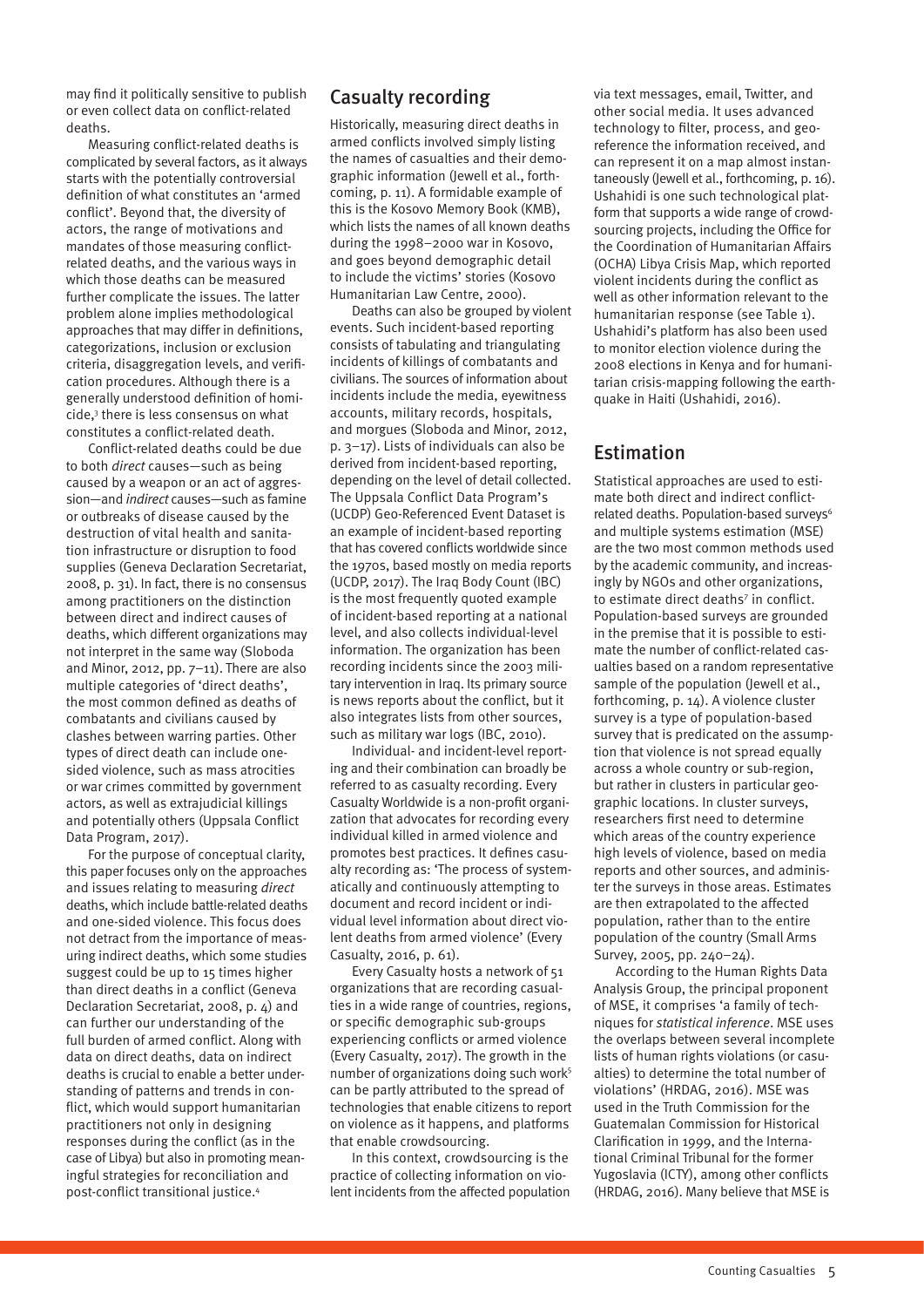#### **Table 1** Summary of actors that published casualty figures in Libya 2011–2017<sup>8</sup>

|                                | <b>Entity</b>                                                                                                 | Purpose/<br>mandate                                                                                     | Approach                                                 | <b>Definitions</b><br>used                                                                           | <b>Exclusions</b>                                             | <b>Sources</b>                                                                                           | <b>Time period</b>              |
|--------------------------------|---------------------------------------------------------------------------------------------------------------|---------------------------------------------------------------------------------------------------------|----------------------------------------------------------|------------------------------------------------------------------------------------------------------|---------------------------------------------------------------|----------------------------------------------------------------------------------------------------------|---------------------------------|
| Governmental                   | <b>Libyan Ministry</b><br>for the Affairs of<br>the Families of<br>Martyrs and<br>Missing People <sup>9</sup> | Search for miss-<br>ing people and<br>compensate<br>victims of the<br>conflict and<br>their families    | Unknown                                                  | Armed conflict<br>and definitions<br>based on local<br>understanding<br>of the conflict              | All civilians<br>and combatants<br>loval to Qaddafi<br>forces | Unknown                                                                                                  | 2011                            |
|                                | <b>General National</b><br>Council <sup>10</sup>                                                              | Tripoli-based<br>government<br>mandated to<br>oversee Libya's<br>security and jus-<br>tice institutions | Unknown                                                  | Criminal<br>violence                                                                                 | Unknown                                                       | Unknown                                                                                                  | 2013                            |
| International<br>organizations | <b>OCHA Libya</b><br>Crisis Map <sup>11</sup>                                                                 | <b>Monitor violent</b><br>trends for<br>humanitarian<br>response<br>planning                            | Casualty<br>recording<br>(crowdsourcing)                 | Armed conflict<br>and associated<br>definitions under<br>IHL and custom-<br>ary international<br>law | Combatants                                                    | Social media,<br>mainstream media,<br>and citizen reports                                                | March-June 2011                 |
|                                | <b>United Nations</b><br><b>Support Mission</b><br>in Libya<br>(UNSMIL) <sup>12</sup>                         | Monitor civilian<br>deaths and<br>injuries under<br>protection of<br>civilian mandate                   | Casualty<br>recording<br>(combination)                   | Armed conflict<br>and associated<br>definitions under<br>IHL and custom-<br>ary international<br>law | Combatants<br>and non-battle-<br>related deaths               | Documentary<br>evidence from<br>hospitals, morgues,<br>witness statements,<br>media, and social<br>media | January 2016-<br>present        |
| <b>NGOs</b>                    | Libya Body<br>Count <sup>13</sup>                                                                             | <b>Monitor violent</b><br>incidents                                                                     | Casualty<br>recording<br>(documentary<br>or media-based) | Armed violence/<br>criminal violence                                                                 | None                                                          | National and inter-<br>national media                                                                    | January 2014-<br>December 2016  |
| Academic<br>institutions       | Faculty of<br>Medicine,<br>University of<br>Tripoli <sup>14</sup>                                             | Estimate mortal-<br>ity, injury, and<br>displacement<br>during the 2011<br>conflict                     | Estimation<br>(population-<br>based survey)              | Armed conflict                                                                                       | Children, certain<br>geographical<br>sites                    | Survey                                                                                                   | February 2011-<br>February 2012 |

one of the better approaches to measuring direct deaths in conflict, especially because it has the potential to provide disaggregated trends in some categories (Jewell et al., forthcoming, p. 18). MSE can be used only if there are at least two theoretically independent sources of data, often casualty recording data, with properly matched names, the independence of which is often questioned in reality (Alda and McEvoy, 2017, pp. 9–10).

## Background

#### Nature of the conflict<sup>15</sup>

Since the end of the Qaddafi regime, Libya has experienced high levels of political unrest and associated armed violence. At the national level, various competing governments have sought and largely failed to form a viable state. At the regional and local levels, a seemingly ever-changing cast of different armed groups—many allied with the competing governments—seek control of territory and the country's oil wealth. The result is a quilt, often chaotic, of overlapping powers, competing agendas, and general uncertainty.

To further complicate matters, there has been external intervention in the Libyan conflict. Airstrikes, both acknowledged<sup>16</sup> and unacknowledged.<sup>17</sup> have caused casualties in the country. One of the interviewees identified the frequency of undeclared strikes in Libya as a major concern. Unlike in other conflicts (such as Syria), where all belligerents declare their presence, the source noted that the lack of such declaration in Libya makes it difficult to track the parties involved and the weapons they use. Even where the source of an attack is known, it is often difficult to obtain accurate information on its consequences. For example, although the US Africa Command (US AFRICOM) has

issued reports on targeting and alleged combatant deaths for US airstrikes in Libya, it has never released any information on civilian casualties (Airwars, 2017).

While these dynamics create problems in obtaining accurate data in the north of the country, in the remote southern regions of Libya, the problems are even more acute. For example, in May 2017, forces aligned with the UN-backed Government of National Accord (GNA) attacked a military base allegedly held by the Libyan National Army (LNA) near Brak El-Shati, allegedly executing at least 30 captured soldiers (HRW, 2017a). While casualty figures varied, some sources reported that as many as 141 people died in the attack, including civilians (al-Warfalli, 2017). Many of the organizations interviewed said that events in the south, such as this one, are even harder to document given the remote location, and the lack of eyewitnesses and credible reports coming from the area.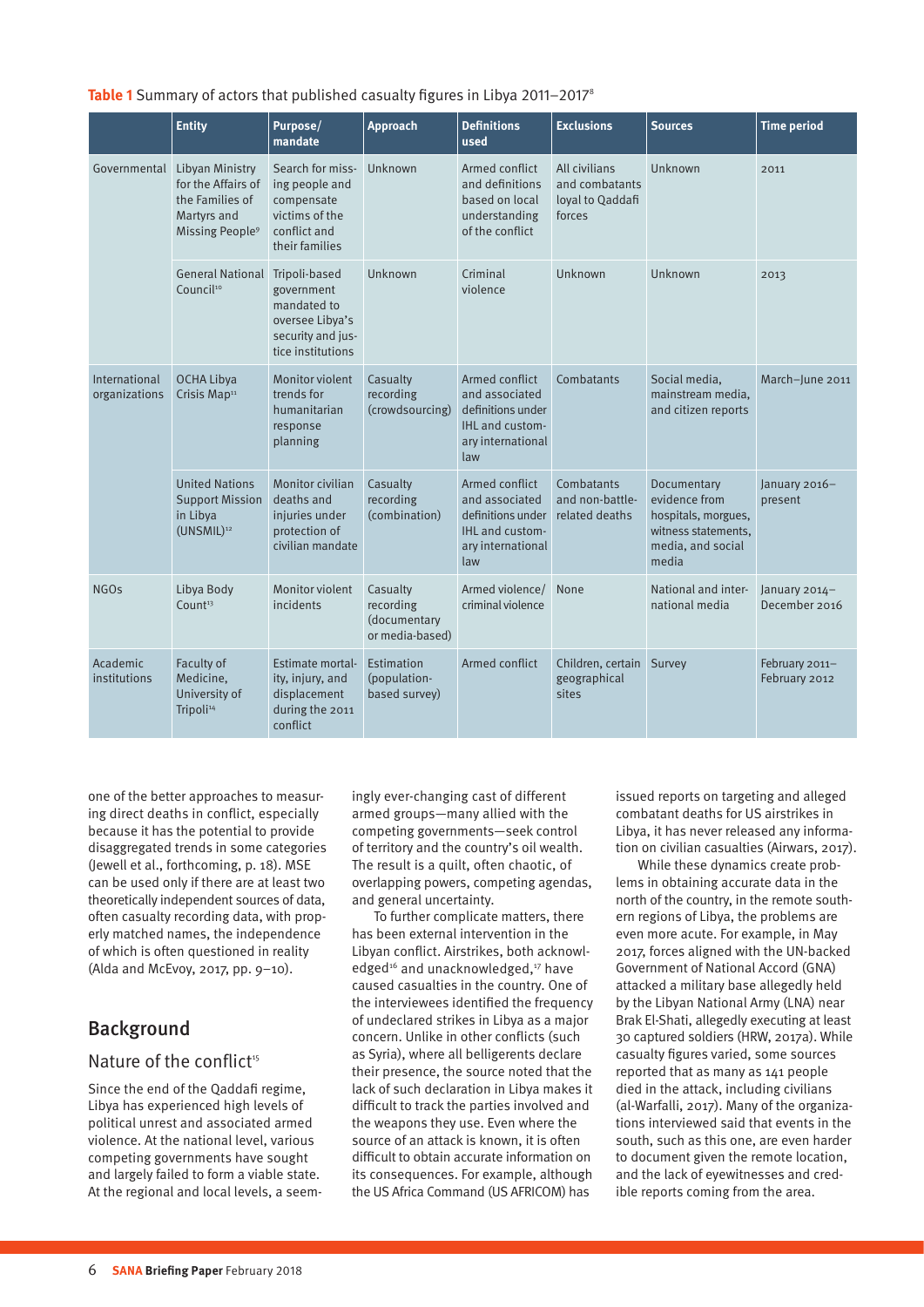### Implications of the conflict for security institutions

Rival governments with competing legislative, administrative, and state security institutions present many challenges in measuring conflict-related deaths. The casualty-recording actors interviewed for this Briefing Paper report that none of the current Libyan governments has adequate capacity to carry out effective casualty recording. According to these sources, even the data that is released is likely to be less reliable: it may contain double counts, be incomplete, or fail to specify the period which the information covers.

Part of the 'quilt' mentioned above can be found in the hybrid nature of its functional (and functioning) security institutions. These hybrid institutions blend formal and informal elements, allowing competing interests and loyalties to flourish. This results in quickly evolving institutions with no static character or mandate (Lacher and Cole, 2014, p. 15). Hybrid institutions also tend to blur the distinction between civilians and combatants, as their members can, in some senses, always be considered both. Given this, casualty recorders trying to determine the combat status of a victim related to a hybrid institution are confronted with determining who or which 'side' was responsible, which is exceedingly difficult and may also change. Members of these institutions also have less incentive to provide accurate information, as their own interests may change or be compromised by providing it.

#### Security situation

The uncertain security situation has complicated accurate data collection. First, many international organizations and NGOs, including the United Nations Support Mission in Libya (UNSMIL), International Committee of the Red Cross (ICRC), and Human Rights Watch, have evacuated their staff from Tripoli. Many have relocated to Tunis and have limited opportunities to re-enter Libya. As a result, casualty recording and other documentation work in Libya is currently being done remotely. Such organizations are unable to investigate on the ground and verify all the information they receive. Although this alone is not an obstacle for good casualty recording, interviewees reported that an over-reliance on secondary sources—particularly the local media results in less specific data. Another common problem arising in the uncertain security atmosphere is that the pool of primary sources (information gatherers, informants, and witnesses) tends to shrink. Sources often flee, become victims of the violence, or no longer feel safe to share information with outsiders for fear of reprisals. Even when organizations are able to enter the country to conduct investigations and speak with primary sources, they may be hindered by one of the competing authorities in Libya.<sup>18</sup>

## **Methodological challenges to measuring conflictrelated deaths in Libya**

#### Casualty recording

Definitions and inclusion/ exclusion criteria

The National Transitional Government used the term *shuhada* (martyrs; see Box 2) when publicly referring to those who died in the 2011 conflict. Many Libyans saw this conflict as a revolution that ended the decades-long dictatorship of Col. Muammar Qaddafi. By the end of the revolution, which ended with the fall of Qaddafi and his regime, the National Transitional Council (NTC),

#### **Box 2** The use of the terms *shuhada* or *martyrs*

In English, the Arabic term *shuhada* literally means 'witnesses', but when used to refer to a victim of a violent death, it is understood to mean 'martyrs'. The term features heavily in the Arab discourses on conflicts in the region, both in the news media and in the general public. Who is perceived to be a 'martyr' depends on which side of the conflict you are on, making it a highly subjective and inherently political term (Geneva Declaration Secretariat, 2015, p. 63). Although the term is likely to be used for combatants, it can also be used to describe civilians who died at the hands of the 'opposing' side—such as when used by the NTC in Libya to described victims of the NATO bombings (HRW, 2012). The term 'martyr' is problematic because it is politically loaded. For the purposes of measuring conflict-related deaths, it is a contested category that is not properly defined, making estimates difficult to integrate with other casualty counts.

#### **Figure 1** Published casualty figures for Libya 2011–17 by actor





Note: No data is available for 2012–13.

through the Ministry for the Affairs of the Families of Martyrs and Missing People (MAFMM), estimated that 25,000 people had died in the conflict. One year later, in January 2013, MAFMM significantly revised these numbers, and the deputy minister, Miftah Duwadi, stated that the total number of 'martyrs' in the revolution was closer to  $4,700^{19}$  (Black, 2013) (see Figure 1). In Libya, the term 'martyr' was applied to those who died at the hands of the 'regime', that is anti-Qaddafi fighters who died during the uprising (see Box 2). In fact, Libya's Transitional Justice Law was not impartial and the MAFMM was reported to be inherently biased towards 'martyrs' or those who died at the hands of the Qaddafi regime20 (Lamont, 2016, pp. 391–92). Those determined to be families of martyrs obtained preferential support, easier access to compensation, and public acknowledgement of the death of their kin (Lamont, 2016, pp. 392–93). The MAFMM gave no public estimates of civilian casualties, and in the case of the NATO campaign, the MAFMM even refused to acknowledge any civilian fatalities from the NATO airstrikes in their immediate aftermath (Fetouri, 2014).<sup>21</sup>

As noted in Table 1, the definitions international organizations use to record deaths in Libya are based on international humanitarian law (IHL) and human rights law, as well as customary international law. The Libya Crisis Map also included certain categories and definitions taken from UN Security Council Resolutions 1970 and 1973, which authorized the NATO intervention in Libya (SBTF, 2011). Although these definitions are internationally accepted, their application is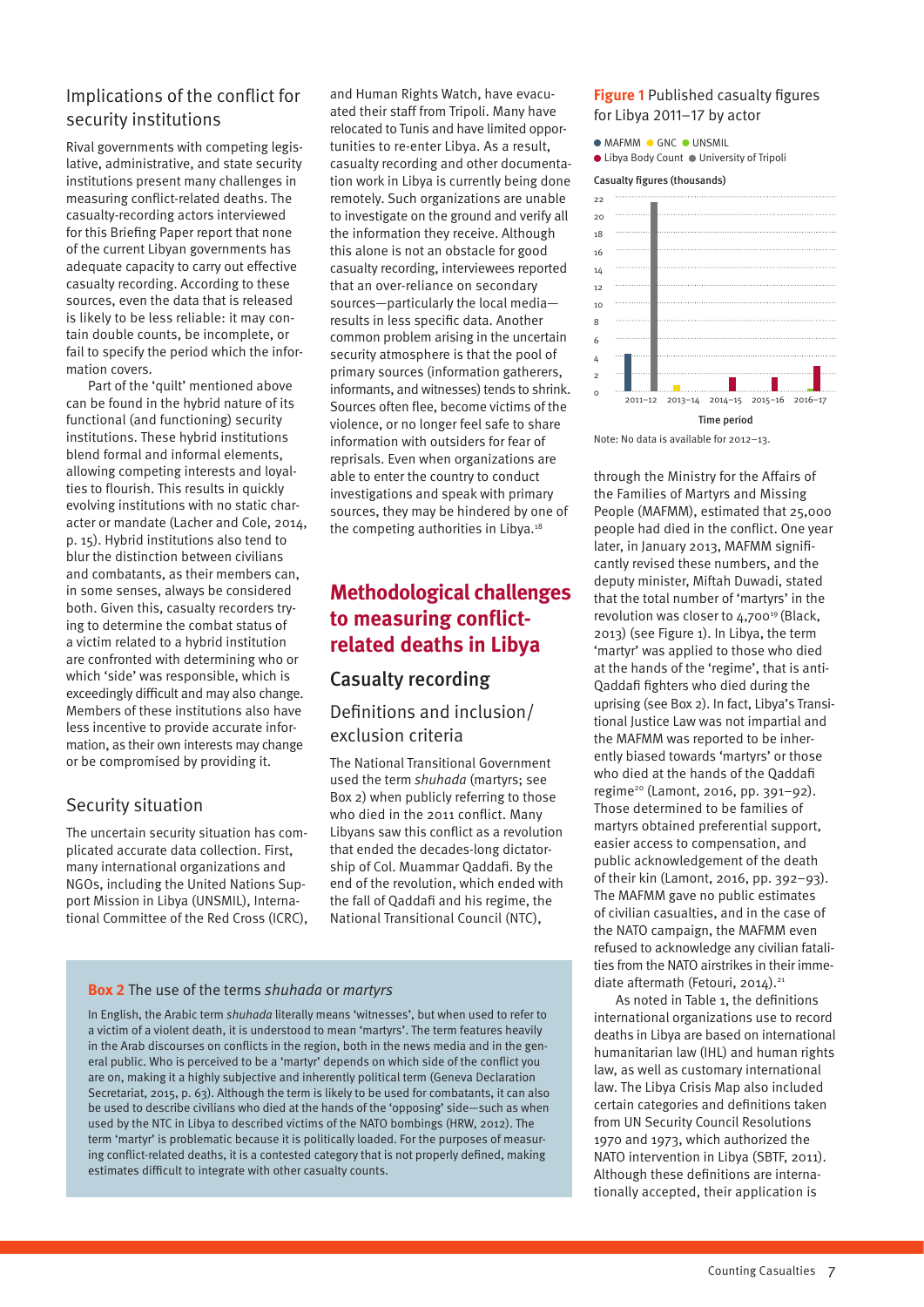

Source: Richard Moyes, October 2011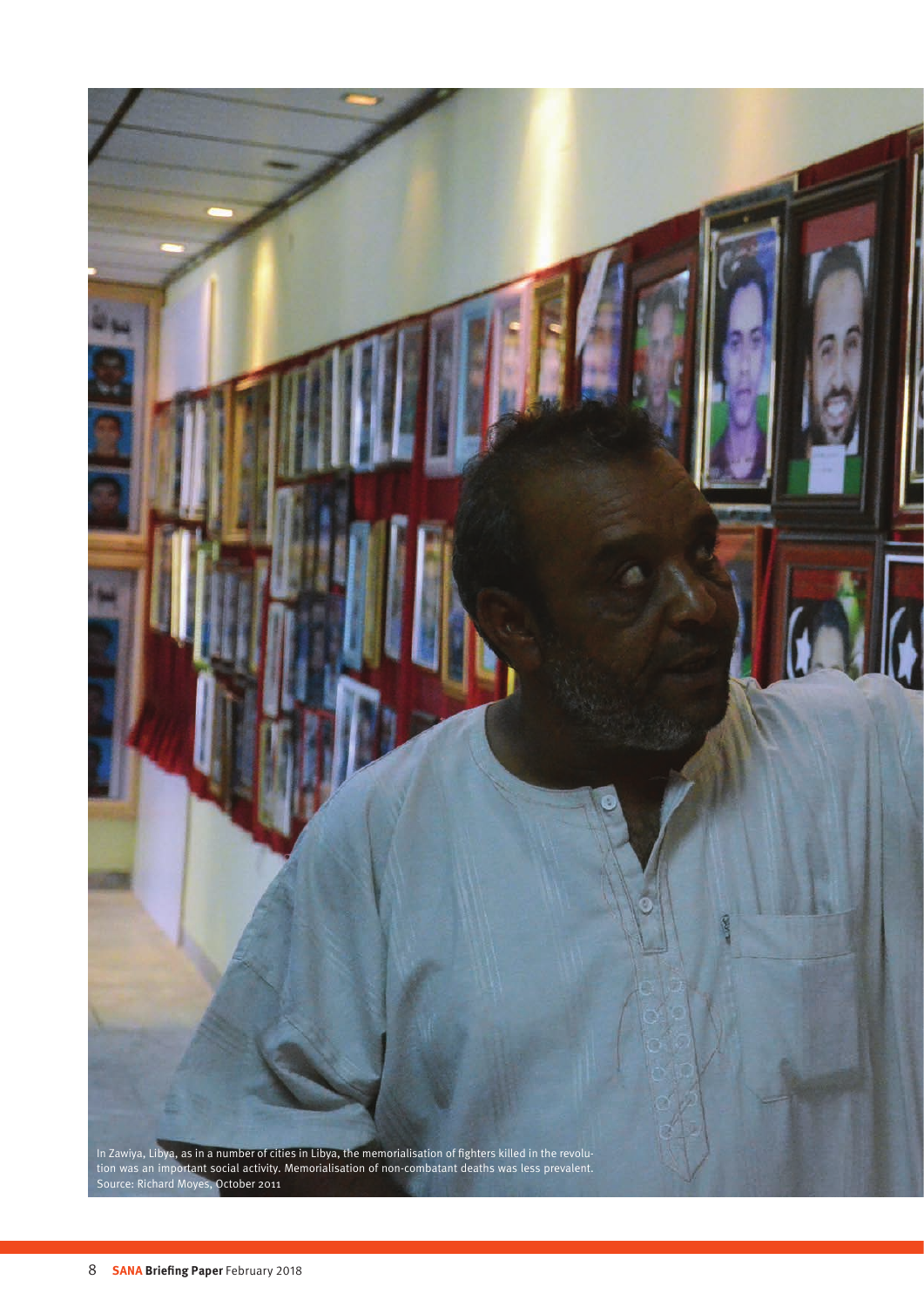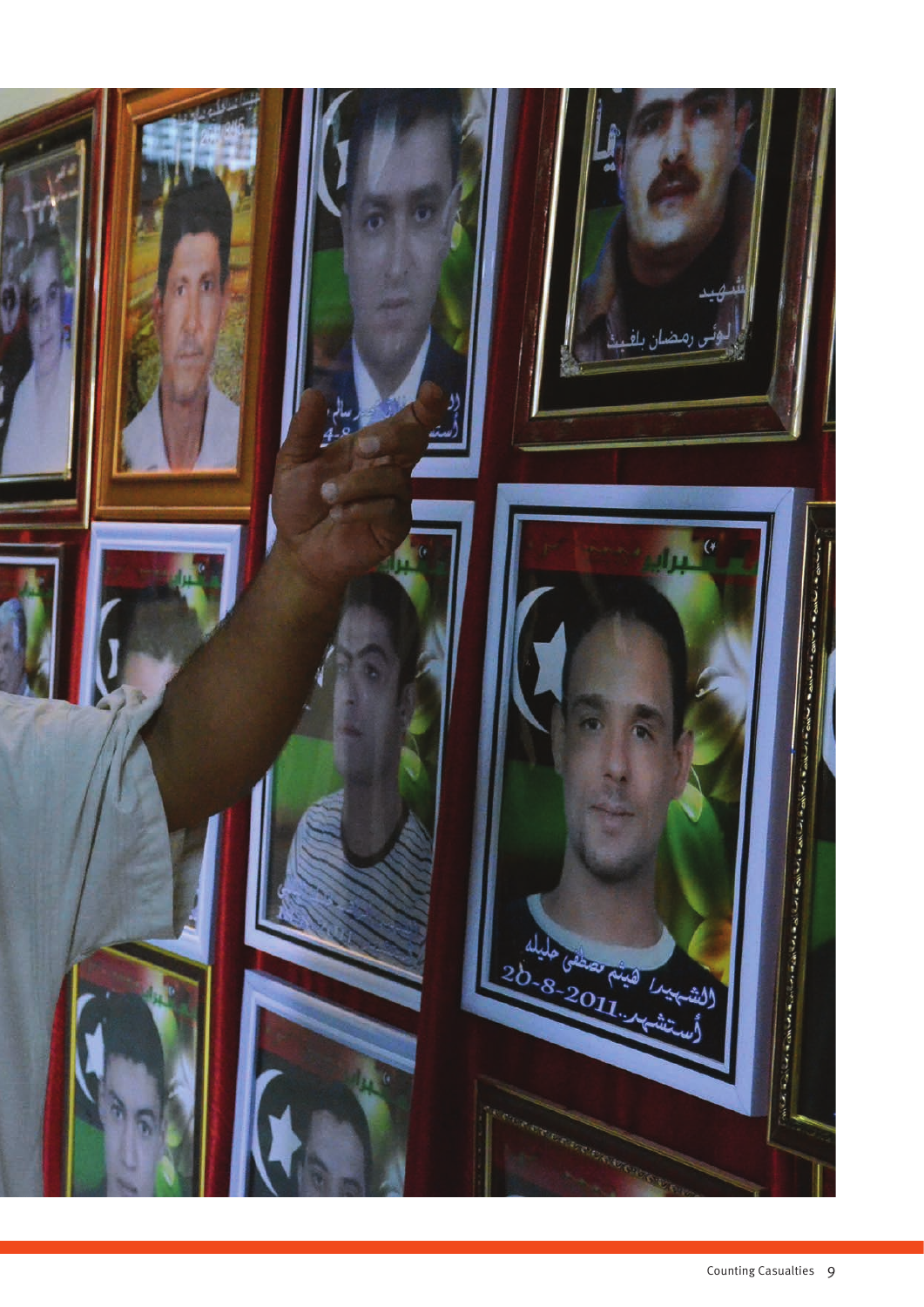**66 The Libyan situation clearly** presents a challenge to the underlying assumption made by the SDG indicator framework that homicides and conflict-related deaths can be accounted for separately by separate bodies."

rarely clear-cut. In relation to the crucial area of distinguishing between civilians and combatants, for example, this can be difficult due to the informal nature of some of the warring parties in Libya, who make use of volunteers who are not members of any formal armed group but engage in the conflict on occasion. Although they would be considered belligerents under Additional Protocols I and II of the 1949 Geneva Conventions, this nuance of IHL may not be fully understood by the general public, especially when relying on eyewitness accounts or crowdsourcing.<sup>22</sup>

In terms of exclusion criteria, as noted above, both international organizations recording deaths in Libya clearly excluded combatants in their counts. The UN Support Mission in Libya (UNSMIL) began recording conflict-related casualties in January 2016, under its 'protection of civilians' mandate (UNSC, 2011). As such UNSMIL's civilian casualty recording is limited to: 'Civilians who are killed or injured in the course of hostilities and who were not directly participating in the hostilities. The figures do not include those casualties that are not a direct result of hostilities for example executions after capture, torture or abductions' (UNSMIL, 2017). This criterion for civilian deaths may be too narrow to reflect the actual level of violence in Libya. This is clearly reflected in Figure 1, which reveals a large discrepancy between UNSMIL's casualties recorded in 2016–17 and those recorded by LBC for the same period.

While these exclusions present a limitation to measuring *all* conflict-related deaths, as suggested by Indicator 16.1.2, civilian deaths remain an important measure of lethal violence. Further, the fact

that these organizations use a transparent methodology and explicit exclusion criteria means that their data can be easily understood and even integrated with other sources' data from the conflict.

Following the 2011 conflict in Libya, armed violence continued until the second wave of full-blown armed conflict in 2014, when armed clashes escalated between the groups supporting the outgoing General National Congress (GNC) and the House of Representatives. In between the two phases of armed conflict, the boundaries between politically motivated violence, conflict, and criminal violence were increasingly difficult to distinguish. For example, Human Rights Watch documented a wave of politically motivated assassinations in eastern Libya in 2013. Armed groups and criminal groups were taking advantage of the authorities' apparent refusal to investigate these killings, or even produce official figures. These deaths were difficult to qualify as they occurred in the context of a disintegrating security situation (HRW, 2013). At this stage, the GNC, which was at the time the Tripoli-based government, released a report that stated that there were a total of 643 violent deaths in Libya in 2013 (AFP, 2014). The report stated that 'crime has become a profession and a source of income in the absence of an effective police force, despite there being 250,000 policemen' (AFP, 2014). It is unclear whether this included politically motivated assassinations or other incidents caused by armed groups. Qualifying a situation as 'armed conflict' or 'criminal violence' has a significant impact on casualty figures, because it determines which deaths will be included in or excluded from the count. The Libya

Body Count (LBC), which began recording in 2014, claimed that it made no distinction between victims and that 'all deaths were counted' (LBC, 2016), suggesting a wide inclusion criterion that would include deaths as a result of criminal as well as conflict-related violence.

Libya is currently facing a similar situation as in 2013 where conflict and criminality co-exist. Distinguishing between the two is considered to be one of the main difficulties in recording casualties in Libya, according to all organizations interviewed. The Libyan situation clearly presents a challenge to the underlying assumption made by the SDG indicator framework that homicides and conflictrelated deaths can be accounted for separately by separate bodies.

## Disaggregation

Although Indicator 16.1.2 suggests that conflict-related deaths should be disaggregated by sex, age, and cause, a higher level of disaggregation, particularly by location and weapon type, is widely seen as a critical aspect of measuring progress towards SDG 16. For example, the Community of Democracies has presented a number of voluntary global supplementary indicators for SDG 16, including firearmrelated injuries per 100,000 population, which would further assist states to measure progress at the national level (Community of Democracies, 2017, pp. 6–13). According the coordinators of the Libya Crisis Map, the analysis it produced, which was derived from disaggregated and geo-located data, including casualty data, was crucial to humanitarian coordination and decision-making. The data also served the dual purpose of fulfilling the monitoring requirements in United Nations Security Council Resolutions 1612, 1820, 1970, and 1973, which include requirements to monitor civilian casualties, as well as violence against women and children (IRIN, 2011). According to the coordinators, these requirements are rarely fulfilled even by UN missions.<sup>23</sup> UNSMIL, which currently publishes as much disaggregated data as possible including demographic information, date and location of incidents, and type of weapons—noted that beyond fulfilling monitoring requirements of various UN resolutions, the disaggregated data provides a good evidence base for dialogues on protection with different interlocutors in the Libyan conflict.<sup>24</sup> This kind of dialogue, based on civilian casualty data collected by the United Nations Assistance Mission in Afghanistan (UNAMA), helped influence conflicting parties to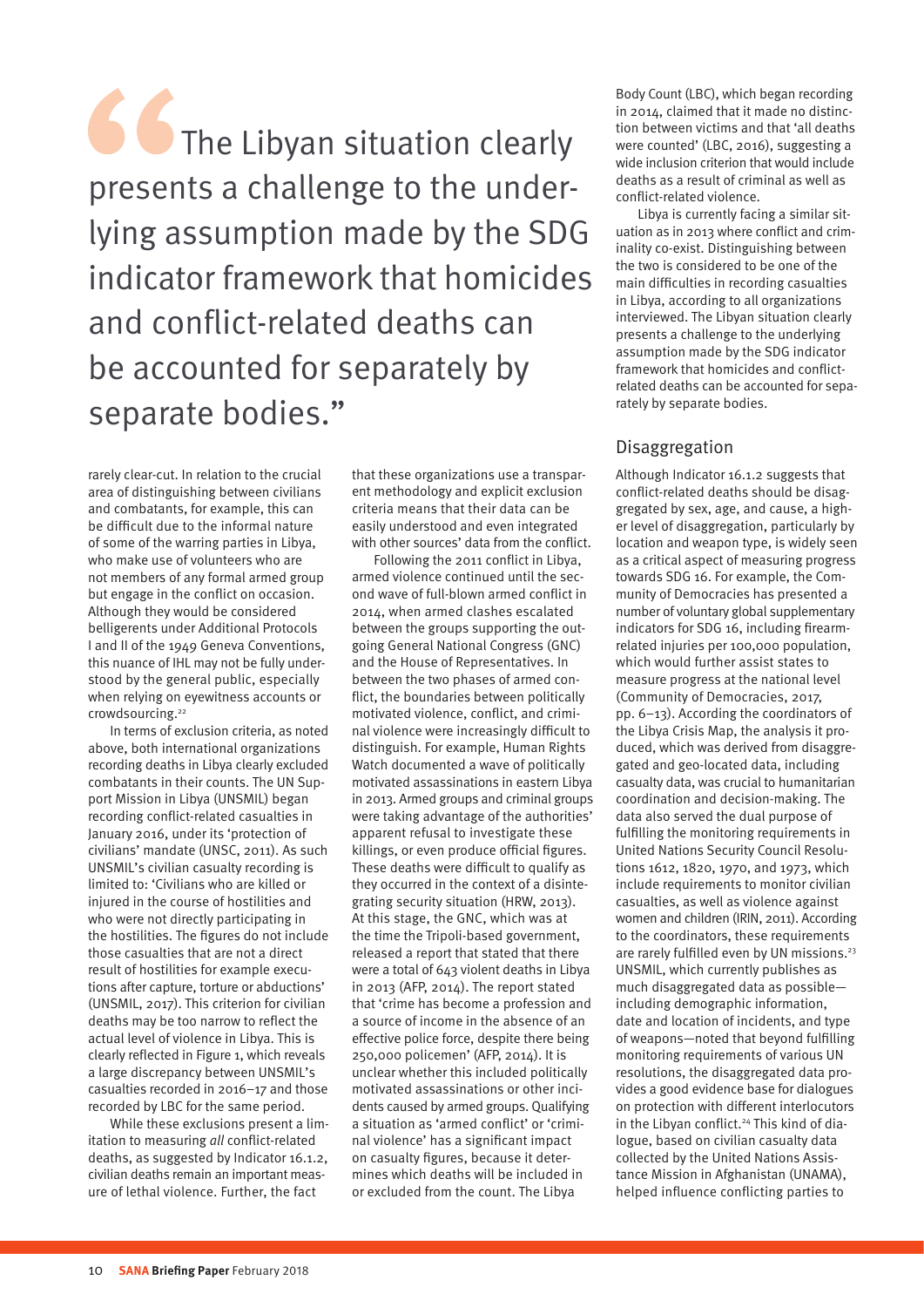change their behaviour, and to reduce civilian deaths and injuries caused by certain military tactics. By recording disaggregated information on location, date, time, and type of weapons used, UNAMA was able to identify patterns of harm in relation to particular tactics adopted by certain armed groups, which allowed UNAMA to conduct evidencebased advocacy to reduce civilian casualties (Beswick and Minor, 2014).

LBC also provided some level of disaggregation in its casualty figures, but because its main source of information is media reporting, it had only limited ability to disaggregate by demographic categories such as sex or age (LBC, 2016). Conversely, government sources have not released any disaggregated information to accompany their estimates of casualties.

The ability to disaggregate data is not only directly related to the sources of data available in a conflict but also to what information points will be gathered in the collection phase. According to almost all of the organizations interviewed, the practical challenges and available sources may make it impossible to record all the information on demography, location, and circumstances of death.

#### Verification

Of the entities reviewed, only the Libya Crisis Map and UNSMIL made their detailed methodology publicly available and provided further details about their methodology in an interview. LBC gave only a cursory description of its methodology and did not respond to requests for interviews. The MAFMM and GNC never made their methodology public, which along with the fact that they produced no disaggregated data, makes it impossible to assess the credibility of the data.

The methodologies detailed by UNSMIL and the Libya Crisis Map usually required multiple independent sources to corroborate events and also preferred physical or documentary evidence, such as photographs and official hospital or morgue documents. UNSMIL noted that verification approaches were flexible and that sometimes deaths will be included even with only a few sources to corroborate them, if the sources are known to be trustworthy, since these are classified in order of reliability.<sup>25</sup> LBC had virtually no verification process, stating that 'in most cases only a single news source is used', citing as its reason the relatively nascent status of the Libyan news media (LBC, 2016). Because of this lack of verification, some of those interviewed for this

Briefing Paper did not regard LBC as a credible source of casualty information in Libya.

In addition, casualty recording that relies on a small pool of secondary sources, such as media reports, NGO reports, and social media, is likely to be characterized by 'event size bias' (Jewell et al., forthcoming, p. 12). In this context, event size bias or selection bias is owing to the fact that the media tends to report incidents with a large number of deaths, paying less attention to incidents resulting in a smaller number of casualties, and may only be present in certain areas (Ball and Price, 2015, p. 264). This means that the likelihood that organizations such as LBC will fail to record a large number of deaths because of uneven or biased media coverage is even more pronounced in view of the quality of the media in Libya, detailed in the next section. Similarly, crowdsourcing efforts, such as the Libya Crisis Map, can also suffer from selection bias. Bigger and more violent events tend to be more visible and are witnessed and reported by a greater number of people. In addition, some parts of the country may have different levels of coverage according to connectivity or even the uptake or knowledge of the technologies available for reporting incidents (Jewell et al., p. 17). It is difficult to overcome selection bias with these approaches to casualty recording. In some cases, statistical estimation such as MSE can account for selection bias and be used to complete the casualty recording data.

### Estimation

As noted in Table 1, only one populationbased survey was found at the time of writing—a survey estimating mortality, injury, and population displacement in Libya between February 2011 and February 2012. This survey, which was conducted by academics at the University of Tripoli, covered over 14 provinces in six Libyan regions, representing the primary sites of armed conflict at that time. The survey estimated that a total of 21,490 persons were killed over that period (Daw et al., 2015, p. 101).

In general, survey results are dependent on a number of factors, including questionnaire design and sampling methods. The questionnaire for the Libya survey was not included as part of the published methodology, but was said to collect demographic and epidemiological data on all adult citizens who had been killed. The authors did acknowledge the

common limitation of such surveys, which is related to the perception of interviewees, who may misremember details regarding events, or mirror personal bias in answering the survey questions. In the methodology section the authors state: 'Face to face interviews were carried out with at least one member of each affected family listed in the registry of the Ministry of Housing and Planning' and that 'the data were obtained via official request to access the civil registers at each regional office of the Ministry of Housing and Planning' (Daw et al., 2015, pp. 102–103), but gave no further details on the sampling method. Based on this information, it is difficult to assess whether this was indeed statistical estimation or an enumeration of all conflict-related deaths based on a government registry, which had previously identified 'families' who were 'affected' by the conflict.<sup>26</sup>

The authors of the survey acknowledge uncertainties about the pre-conflict baseline data in Libya, which is common for surveys conducted in conflict-affected countries. There are also various practical issues in administering a survey during a conflict, which this one claims to have done, such as survey design and the security risk to field workers (Small Arms Survey, 2005, p. 24). In addition, some experts believe that although most population surveys might have a sample size that is enough to give reasonable estimates, the sample is rarely sufficient to provide disaggregated estimates for demographic sub-groups (Jewell et al., p. 15). The Libya survey, however, did provide disaggregated data for several sub-groups, including sex and age.

## **Other challenges to measuring conflictrelated deaths in Libya**

#### Media

Libya's media environment has changed significantly since the Qaddafi regime. No longer exclusively state-controlled and regulated, there has been a boom of unregulated private media outlets and newspapers. These changes have not necessarily been synonymous with independent reporting (Fanack Chronicle, 2017). Private media outlets in Libya are divided along partisan lines—controlled by or affiliated with the government in the east, the Tripoli government (GNA), or the Islamist groups (Toustrup, 2015). Also, due to the factional political environment,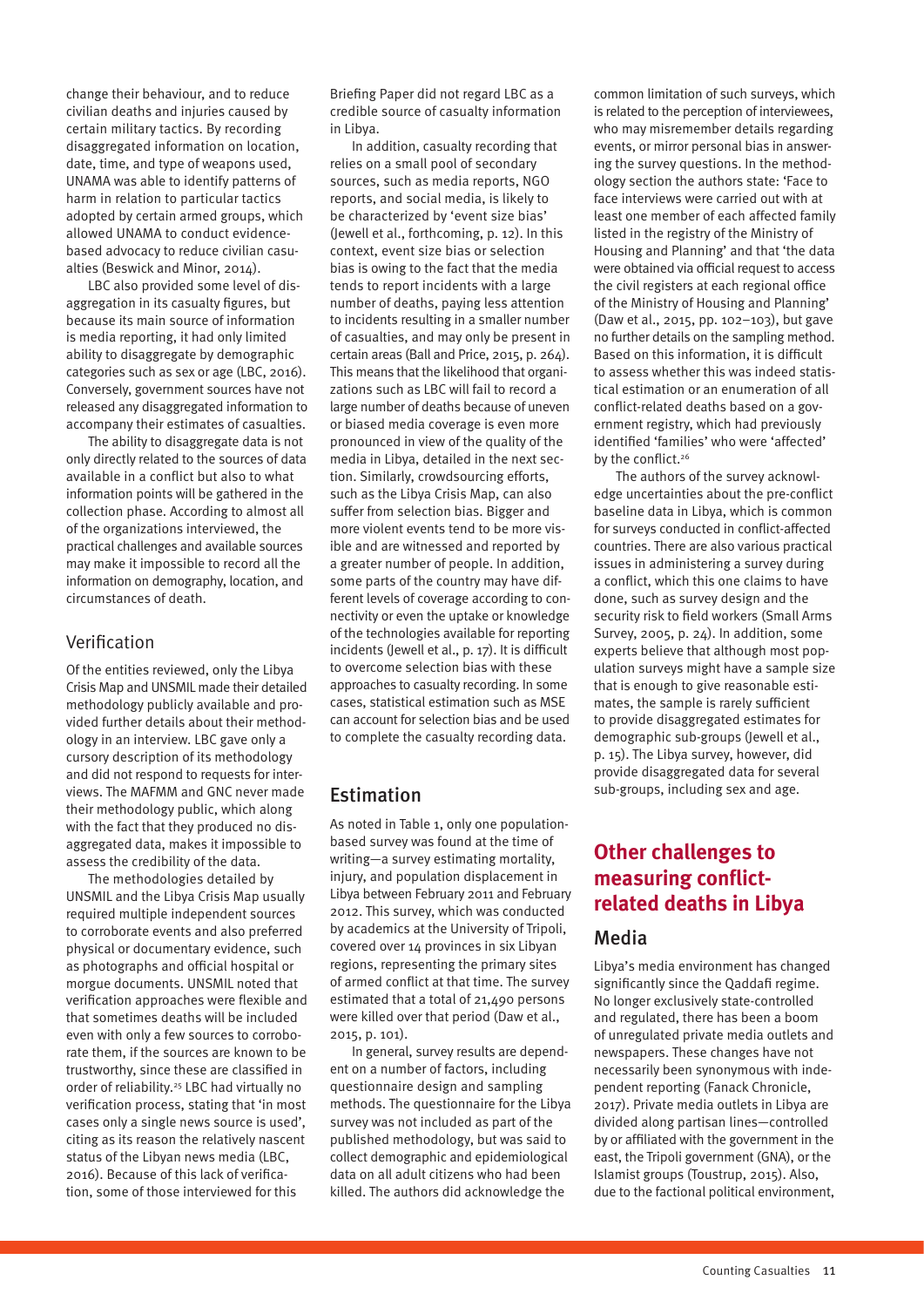In Libya, multiple actors have been involved in measuring both conflict-related deaths and deaths caused by generalized armed violence, using different methodologies and for different purposes."

media outlets are effectively controlled by the dominant militia groups operating in their region of circulation and key power brokers, including prominent businessmen (Abou-Khalil and Hargreaves, 2015, pp. 1–2). These parties use the media to assert their legitimacy and therefore many of the casualty recorders interviewed see them as neither independent nor trustworthy. Many of the organizations interviewed believe that there are no fully independent news outlets in Libya and therefore use only local media to identify violent incidents that they may have missed, although they would not confirm an incident based only on local media reports.<sup>27</sup>

Despite the lack of regulation or official government intervention, the media environment remains highly dangerous and repressive. Reporters Without Borders, which documents attacks against journalists, recorded three journalists killed in Libya of the 62 worldwide in 2016, and four of the 73 worldwide in 2014 (RWB, n.d.). The attacks are often carried out by armed groups affiliated with local militias to silence media criticism, leading many journalists to practise self-censorship or refrain from sending reports to international news agencies (HRW, 2015). There has been little change in Libya's media environment since, and in 2017 the World Press Freedom Index, an initiative of Reporters Without Borders, ranked Libya 163 out of 180 countries.

Most organizations measuring conflict-related deaths in Libya cite under-reporting as an obstacle to their work. Several mentioned that they could not record casualties in Sirte and other cities when the Islamic State in Libya controlled these areas.

#### Social media

Social media is extensively used by all state and non-state actors in Libya, as it provides a straightforward and immediate means to publish content. The Freedom House initiative observed that 'Facebook is often the platform of choice for city and even government officials to publish updates and official communication' (Freedom House, 2015). Militia groups use Facebook as their primary means to disseminate information, as do the eastern-based government and the GNA. Islamist groups also use social media, particularly the telegram platform, to declare when fighters or civilians have died on their side. Often the two rival governments use social media accounts with the same name.<sup>28</sup> One organization cited this as problematic when trying to identify which government is publishing the information. Nearly all organizations interviewed have used social media as a source, sometimes even as a primary source if the social media user or netizen<sup>29</sup> has been proven to provide reliable information.

As noted in Table 1, the Libya Crisis Map, which was operational for a brief period at the beginning of the Libyan revolution, used social media as its main source. The challenge with this, as reported by its coordinators, was that social media users, citizen journalists, and netizens are not necessarily documentation experts and would therefore often report fragmented information. This improved over time, and they became better at reporting violent incidents and details such as weapon types. Another problem was related to coverage, which depended on the location of those reporting and the

telecommunications network, which was non-existent in some areas of Libva.<sup>30</sup> and there is less access to the internet in Libya than in its regional neighbours (Freedom House, 2015). However, OCHA maintained that this kind of reporting was useful for capturing information as events were happening and to provide some level of analysis of the overall violence trends in the country (IRIN, 2011).

### **Capacity**

All organizations interviewed in Libya reported that capacity was the principal issue that prevented them from doing more or better casualty recording. They cited the need for more resources, particularly personnel, to provide fuller coverage of casualties in Libya by actively scanning social media and local media as well as analysing and cross-checking information. One respondent noted the need for staff to be fluent in Arabic in order to record casualties in Libya.

## **Conclusion**

This paper has highlighted some key methodological, practical, and political issues that have arisen in Libya in relation to measuring conflict-related deaths, some of which are applicable to other conflicts.

First, estimates of casualties in Libya vary widely, both because of the approach used (estimation or casualty recording) and within an approach because of the different definitions and inclusion/ exclusion criteria used. It is increasingly difficult to distinguish between conflictrelated deaths and deaths as a result of generalized violence in Libya, which therefore affects casualty figures. The current situation in Libya presents a clear challenge to the SDG 16.1 Indicator framework, which assumes that homicides and conflict-related deaths can be accounted for separately.

When relying on casualty recording to measure conflict-related deaths, disaggregation is a function of a minimum data standard, which means that consistent disaggregation is possible only for data points that are consistently recorded. Based on the experience of Libya, it is not always possible to meet this minimum standard because of the nature and intensity of the conflict and sources available (see Box 3), although some organizations have managed to go beyond the level of disaggregation suggested by Indicator 16.1.2, which illustrates the diverse uses of casualty data.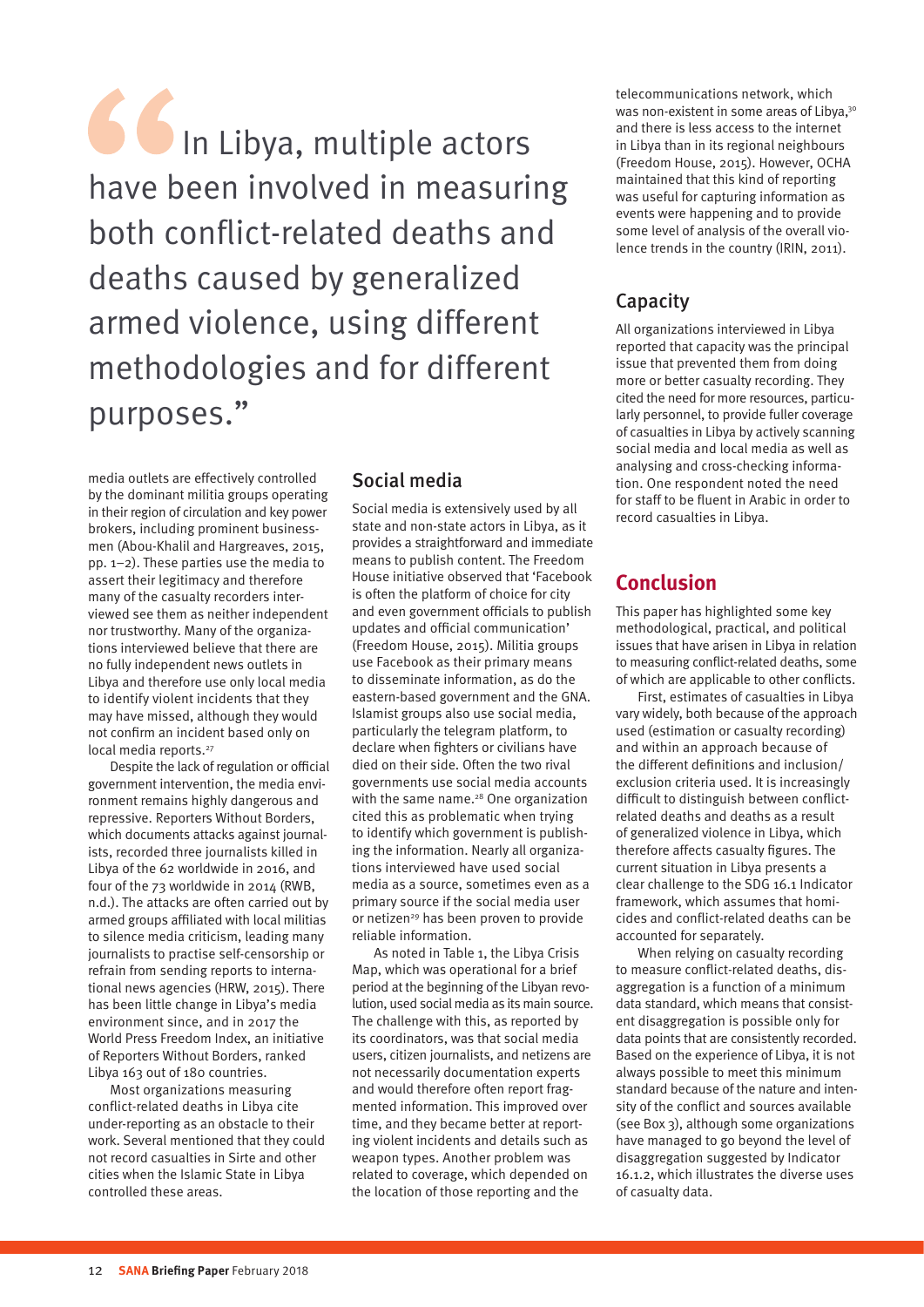At the beginning of the conflict, casualty data, along with other information, was used to inform humanitarian responses and planning, and to monitor the overall trends of the conflict. Intergovernmental organizations and civil society also used such information to highlight human rights abuses committed by the various parties in the conflict, and to advocate on behalf of civilians. To a limited extent, casualty data in Libya has also been used to engage with conflict parties on compliance with international law. These uses may fall outside the strict purpose of the indicator, which is to measure the rise or fall of conflict-related deaths over time, although the Praia Group on Governance Statistics has recognized that various actors demand the data produced by the SDG process.

 Verification standards are also dependent on the number of credible sources available in conflict, and in Libya this pool is small and shrinking, which inevitably leads to selection bias. Estimation approaches, such as MSE, tend to account for biases in events and selection and could be used to complement or validate recording approaches.

As noted in the introduction, progress in reducing violent deaths will be measured by two indicators, one on homicides and the other on conflict-related deaths. In Libya, multiple actors have been involved in measuring both conflict-related deaths and deaths caused by generalized armed violence, using different methodologies and for different purposes.

Despite this, there is no single 'go-to entity' for data on direct conflict-related deaths in Libya. Although national ownership will be key for reporting on SDG indicators, in armed-conflict, recording from non-governmental organizations, CSOs, and inter-governmental agencies becomes crucial especially where the state's capacity, motives, and willingness to collect data on direct conflict-related deaths are compromised (OHCHR, 2017, p. 3). In Libya, a multiple-source and multiple-actor approach, which would include international organizations, civil society, and local authorities, would be the best way to record conflict-related deaths. Such a system needs to be tied to common definitions, classifications, data standards, and verification procedures and could be complemented by estimation approaches for validation. This kind of coordination mechanism needs to be supported by a clear mandate and adequate capacity to conduct the work. As such, the role of the state, and particularly its cooperation, remains important.

By adopting the SDG framework all states have committed to reduce violence

#### **Box 3** Minimum standard of data

In 2016, Every Casualty Worldwide launched the international *Standards for Casualty Recording*, which aim to standardize and establish a baseline for the practice regardless of the type or size of the organization carrying out the recording (Every Casualty Worldwide, 2016, pp. 3–4). The *Standards for Casualty Recording* (2016) established the following essential information points to be part of a casualty record:

#### Minimum

- **Containers** Location of incident
- Date or time of incident
- Source
- Number of people killed in the incident

#### Additional

- **•** Demographic information on the individual victims
- Name
- Age
- Sex/gender
- $\bullet$  Combat status

Additional demographic data if available such as

- **•** Profession
- Nationality
- **•** Religion
- Type of death/weapon type
- **Involved actors/perpetrators**

and related deaths. Central to this will be the state's ability to implement policies and measures to reduce the specific type and level of violence, relevant to their situation, as well as the political, technical, and financial support from the international community, especially in conflict-affected countries. Improving the quality of data and enhancing monitoring mechanisms to allow for disaggregation of data by sex, age, means of violence, and other relevant indicators will be essential in understanding patterns of violence and addressing them. (Widmer and Pavesi, 2016, p. 7). '[The] indicator framework will turn the SDGs and their targets into a management tool to help countries develop implementation strategies and allocate resources accordingly, as well as a report card to measure progress towards sustainable development' (LCSDSN, 2015, p. 2). This further highlights the significance of capturing the full impact of conflict, including direct and indirect deaths, using defensible methodologies and standards.

#### **Notes**

- 1 This includes local and international NGOs that are documenting human rights abuses.
- 2 In many cases, even states which are not experiencing an armed conflict can fail to register violent deaths due to their lack of capacity (UNODC, 2013, p. 100).
- 3 Although there are some discrepancies between countries on the inclusions of intentional homicides (UNODC, 2013, pp. 101–103), the International Classification of Crime for Statistical Purposes has established a classification of criminal offences, including different types of homicides, which is based on internationally agreed concepts, definitions, and principles (UNODC, 2015, p 7).
- Measuring indirect deaths, which sometimes occur after a conflict has ended, is also complicated by the lack of an agreed methodology. For a more detailed discussion of accounting for indirect deaths in the context of SDG Indicator 16.1.2, see Alda and McEvoy, 2017.
- 5 In 2012, Every Casualty's network comprised fewer than 20 organizations, which had reached some 50 by 2016.
- 6 Population-based surveys include household surveys and victimization surveys.
- 7 Household surveys can also estimate both direct and indirect deaths.
- 8 Not included in Table 1 is the ICRC's protection monitoring database, which gathers information on conflict-related deaths from media sources but is used only internally for situational awareness of the ICRC;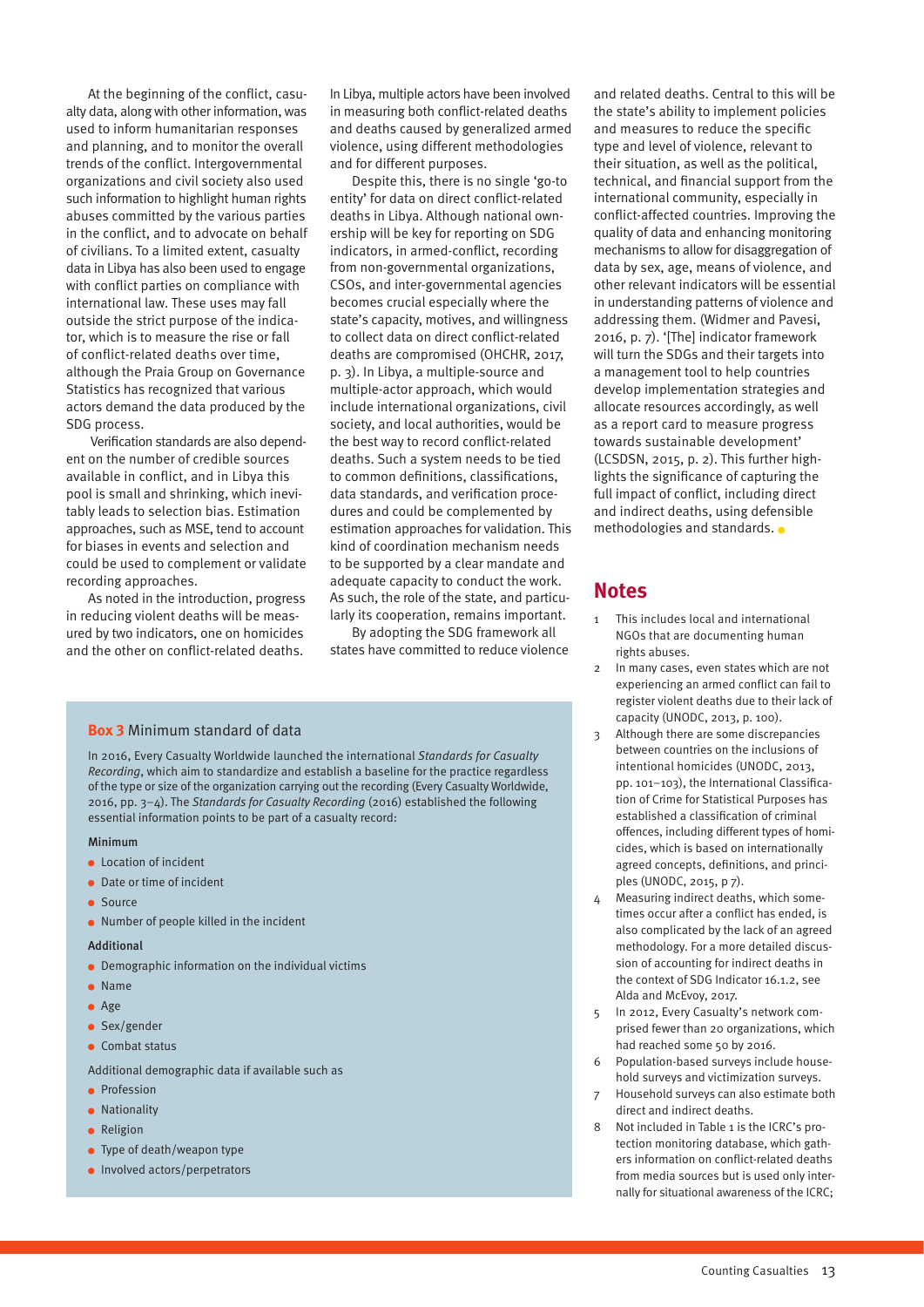and the General Prosecutor's office in Libya, which tracks killings that are notified to his office. These killings could include a small number of conflict-related deaths.

- 9 Based on Black (2013). 10 Based on AFP (2014).
- 11 Based on Meier (2011); Ungerleider (2011); IRIN (2011); and Verity (2011).
- 12 Based on the author's Skype interview with Matilda Bogner, Senior Human Rights Officer, UNSMIL, 15 March 2017.
- 13 Based on LBC (2017).
- 14 Based on Daw et al. (2015).
- 15 Much has been written about the elements competing for political and military power in Libya since the fall of the Qaddafi regime. The UN Panel of Experts on Libya (established in 2011, pursuant to Resolution 1973) has provided significant background on the situation in Libya since its inception. In addition, the author has relied on CFR (2017), Lacher and Cole (2014), and RULAC (2017).
- 16 For example, US AFRICOM acknowledged US airstrikes in Sirte and Sabratha in 2016, targeting IS elements (Airwars, 2017).
- 17 In August 2014, residents of Tripoli reported two airstrikes by unidentified planes targeting sites controlled by Islamist groups. No country or group claimed responsibility for the strikes, though rumours linked them to countries known to support the Libyan National Army (LNA), such as Egypt and the United Arab Emirates (Al Jazeera, 2014). In February 2016, Human Rights Watch reported on an airstrike on a hospital compound in Derna, which killed two civilians and caused extensive damage. No party, either within or outside Libya, claimed responsibility for the attack (HRW, 2016).
- 18 For example, in their monthly report on civilian casualties UNSMIL notes that '[d]ue to the security situation, UNSMIL has not been able to carry out direct site visits to all relevant locations in Libya to obtain information. Fear of reprisals against sources further hamper information gathering.' (UNSMIL, 2017).
- 19 The casualty figures were revised after research undertaken by the MAFMM, but there is no information about how this research was conducted, and the figure did not include final fatalities on the Qaddafi side (Black, 2013).
- 20 Author's Skype interview with Hanan Salah, Libya Researcher, Human Rights Watch, 15 March 2017.
- 21 According to Human Rights Watch's investigation of eight NATO bombing sites in Libya, 72 civilians were killed as a result of NATO's airstrikes, including 20 women and 24 children (HRW, 2012). In addition, in late January 2012, the NTC visited two of the NATO bombing sites and allegedly expressed its condolences and called the victims 'martyrs' (HRW, 2012).
- 22 Author's interview with Hanan Salah, Libya Researcher, Human Rights Watch, 15 March 2017.
- 23 Based on interview transcript of 24 May 2011 with Jeffrey Villaveces, Alain Lemaire, and Amaury Prieto of UN OCHA/Libya Crisis Map.
- 24 Based on the author's Skype interview with Matilda Bogner, Senior Human Rights Officer, UNSMIL, 15 March 2017.
- 25 Based on the author's Skype interview with Matilda Bogner, Senior Human Rights Officer, UNSMIL, 15 March 2017.
- 26 In a blog post, Spagat provides a preliminary discussion about methodological and practical issues raised from the unclear description of the survey's methodology section (Spagat, 2017). An email was sent to the authors of the survey to clarify these questions, but no reply has been received to date.
- 27 Based on the author's Skype interview with Matilda Bogner, Senior Human Rights Officer, UNSMIL, 15 March 2017; and with Hanan Salah, Libya Researcher, Human Rights Watch, 15 March 2017.
- 28 Author's interview with Hanan Salah, Libya Researcher, Human Rights Watch, 15 March 2017.
- 29 A netizen is a citizen who uses the internet as a means of political participation.
- 30 Based on interview transcript of 24 May 2011 with Jeffrey Villaveces, Alain Lemaire, and Amaury Prieto of the UN OCHA/Libya Crisis Map.

## **Bibliography**

- Abou-Khalil, Naji and Laurence Hargreaves. 2015. *[The Role of Media in Shaping Libya's](https://www.usip.org/publications/2015/04/role-media-shaping-libyas-security-sector-narratives)  [Security Sector Narratives](https://www.usip.org/publications/2015/04/role-media-shaping-libyas-security-sector-narratives)*. United States Institute of Peace: Special Report. 30 April.
- AFP (Agence France-Presse). 2014. ['Libya vio](http://www.dailystar.com.lb/News/Middle-East/2014/Jan-23/245054-libya-violence-kills-643-people-in-2013-parliament.ashx#axzz32ZGVB8bS)[lence kills 643 people in 2013: parliament.'](http://www.dailystar.com.lb/News/Middle-East/2014/Jan-23/245054-libya-violence-kills-643-people-in-2013-parliament.ashx#axzz32ZGVB8bS)  The Daily Star Lebanon. 23 January.
- Airwars. 2017. ['Libya: international airstrikes](https://airwars.org/libya-airstrike-reports-and-alleged-civilian-casualties/)  [and alleged civilian casualties.' A](https://airwars.org/libya-airstrike-reports-and-alleged-civilian-casualties/)ccessed 28 August 2017
- Al Jazeera. 2014. ['Unidentified jets attack tar](http://www.aljazeera.com/news/middleeast/2014/08/unidentified-jets-attack-targets-tripoli-20148241186235559.html)[gets in Tripoli'.](http://www.aljazeera.com/news/middleeast/2014/08/unidentified-jets-attack-targets-tripoli-20148241186235559.html) 24 August.
- Alda, Erik and Claire Mc Evoy. 2017. ['Beyond the](http://www.smallarmssurvey.org/fileadmin/docs/T-Briefing-Papers/SAS-BP4-Beyond-battlefield.pdf)  [Battlefield: Towards A Better Assessment](http://www.smallarmssurvey.org/fileadmin/docs/T-Briefing-Papers/SAS-BP4-Beyond-battlefield.pdf)  [of the Human Cost of Armed Conflict'.](http://www.smallarmssurvey.org/fileadmin/docs/T-Briefing-Papers/SAS-BP4-Beyond-battlefield.pdf)  Briefing Paper. Geneva: Small Arms Survey. September.
- Alvazzi Del Frate, Anna and Luigi De Martino. 2016*. [A New Development Agenda:](http://www.smallarmssurvey.org/fileadmin/docs/H-Research_Notes/SAS-Research-Note-58.pdf)  [Bridging the Development–Security](http://www.smallarmssurvey.org/fileadmin/docs/H-Research_Notes/SAS-Research-Note-58.pdf)  [Divide](http://www.smallarmssurvey.org/fileadmin/docs/H-Research_Notes/SAS-Research-Note-58.pdf)*. Research Notes No. 58. Geneva: Small Arms Survey. June.
- Al-Warfalli, Ayman. 2017. ['Death toll rises in](http://www.reuters.com/article/us-libya-security-toll-idUSKCN18F2KA)  [southern Libya attack, defense minister](http://www.reuters.com/article/us-libya-security-toll-idUSKCN18F2KA)  [suspended.' R](http://www.reuters.com/article/us-libya-security-toll-idUSKCN18F2KA)euters. 21 May.
- Arraf, Sari. 2017. ['Libya: A Short Guide to the](https://www.geneva-academy.ch/joomlatools-files/docman-files/Lybia%20A%20Short%20Guide%20to%20the%20Conflict.pdf)  [Conflict.'](https://www.geneva-academy.ch/joomlatools-files/docman-files/Lybia%20A%20Short%20Guide%20to%20the%20Conflict.pdf) *The War Report 2017*. Geneva: Geneva Academy. June.
- Ball, Patrick and Megan Price. 2015. 'Selection bias and the statistical patterns of mortality in conflict.' *Statistical Journal of the IAOS*, Vol. 31, pp. 263–72.
- Beswick, Jacob and Elizabeth Minor. 2013. ['Casualty Recording as an Evaluative](http://oxfordresearchgroup.org.uk/sites/default/files/Casualty%20Recording%20PoC%20Libya%20Beswick%20and%20Minor.pdf)  [Capability: Libya and the Protection of](http://oxfordresearchgroup.org.uk/sites/default/files/Casualty%20Recording%20PoC%20Libya%20Beswick%20and%20Minor.pdf)  [Civilians'.](http://oxfordresearchgroup.org.uk/sites/default/files/Casualty%20Recording%20PoC%20Libya%20Beswick%20and%20Minor.pdf) In Micheal Aronson et al., eds. *Hitting the Target? How New Capabilities are Shaping International Intervention.*  RUSI Whitehall Reports. pp. 65–78.
- \_\_. 2014. *[The UN and Casualty Recording:](http://oxfordresearchgroup.org.uk/sites/default/files/u11/ORG-UN-and-CR.pdf)  [Good Practice and the Need for Action](http://oxfordresearchgroup.org.uk/sites/default/files/u11/ORG-UN-and-CR.pdf)*. London: Oxford Research Group. April.
- Black, Ian. 2013. ['Libyan revolution casualties](https://www.theguardian.com/world/2013/jan/08/libyan-revolution-casualties-lower-expected-government)  [lower than expected, says new government.'](https://www.theguardian.com/world/2013/jan/08/libyan-revolution-casualties-lower-expected-government)  *The Guardian*. 8 January.
- CFR (Council on Foreign Relations). 2017. 'Global Conflict Tracker: Civil War in Libya.' Updated 1 May. Accessed May 2017.
- Community of Democracies. 2017. *[Framework](http://www.community-democracies.org/app/uploads/2016/09/Framework.-Voluntary-Supplemental-Indicators-SDG16.pdf)  [of voluntary supplemental indicators for](http://www.community-democracies.org/app/uploads/2016/09/Framework.-Voluntary-Supplemental-Indicators-SDG16.pdf)  [Goal 16 on inclusive, just and peaceful](http://www.community-democracies.org/app/uploads/2016/09/Framework.-Voluntary-Supplemental-Indicators-SDG16.pdf)  [institutions](http://www.community-democracies.org/app/uploads/2016/09/Framework.-Voluntary-Supplemental-Indicators-SDG16.pdf)*. September.
- Daw, Mohammed, Abdallah El Bouzidi, and Aghnaya A. Dau. 2015. ['Libyan armed](http://www.afjem.org/article/S2211-419X(15)00034-8/pdf)  [conflict 2011: Mortality, injury and popu](http://www.afjem.org/article/S2211-419X(15)00034-8/pdf)[lation displacement](http://www.afjem.org/article/S2211-419X(15)00034-8/pdf)*.*' *African Journal of Emergency Medicine*, Vol. 5, No. 3. September 2015, pp. 101–107.
- Dardagan, Hamit and Hana Salama. 2013. *Stolen Futures: The Hidden Death Toll of Child Casualties in Syria.* London: Oxford Research Group. November.
- Every Casualty Worldwide. 2016. *[Standards for](http://www.everycasualty.org/downloads/ec/pdf/StandardsforCasualtyRecording-Version1.0(2016).pdf)  [Casualty Recording](http://www.everycasualty.org/downloads/ec/pdf/StandardsforCasualtyRecording-Version1.0(2016).pdf)*. November.
- \_\_. 2017. [Casualty recording network. A](http://www.everycasualty.org/practice/ipn/members)ccessed September 2017.
- Fanack Chronicle. 2017. ['Libya's Media Land](https://fanack.com/libya/society-media-culture/libya-media/)[scape: An Overview.'](https://fanack.com/libya/society-media-culture/libya-media/) 21 March.
- Fetouri, Mustafa. 2014. ['Libya's forgotten war](http://www.al-monitor.com/pulse/originals/2014/02/libya-nato-bombing-victims-excluded-martyrs-compensation.html#)  [victims.'](http://www.al-monitor.com/pulse/originals/2014/02/libya-nato-bombing-victims-excluded-martyrs-compensation.html#) *Al-Monitor*. 4 February.
- Freedom House. 2015. *[Freedom on the Net](https://freedomhouse.org/sites/default/files/resources/FOTN%202015_Libya.pdf)  [Report 2015: Libya](https://freedomhouse.org/sites/default/files/resources/FOTN%202015_Libya.pdf)*. October.
- Geneva Declaration Secretariat. 2008. *[Global](http://www.genevadeclaration.org/fileadmin/docs/Global-Burden-of-Armed-Violence-full-report.pdf)  [Burden of Armed Violence.](http://www.genevadeclaration.org/fileadmin/docs/Global-Burden-of-Armed-Violence-full-report.pdf)* Geneva: Geneva Declaration Secretariat.
- \_\_. 2011. *[Global Burden of Armed Violence](http://www.genevadeclaration.org/measurability/global-burden-of-armed-violence/global-burden-of-armed-violence-2011.html)  [2011: Lethal Encounters](http://www.genevadeclaration.org/measurability/global-burden-of-armed-violence/global-burden-of-armed-violence-2011.html)*. Geneva: Geneva Declaration Secretariat.
- \_\_. 2015. *[Global Burden of Armed Violence](http://www.genevadeclaration.org/measurability/global-burden-of-armed-violence/global-burden-of-armed-violence-2015.html)  [2015: Every Body Counts](http://www.genevadeclaration.org/measurability/global-burden-of-armed-violence/global-burden-of-armed-violence-2015.html)*. Geneva: Geneva Declaration Secretariat.
- Hall, Richard. 2016. ['Libya now has three gov](https://www.pri.org/stories/2016-03-31/libya-now-has-three-governments-none-which-can-actually-govern)[ernments, none of which can actually](https://www.pri.org/stories/2016-03-31/libya-now-has-three-governments-none-which-can-actually-govern)  [govern.' P](https://www.pri.org/stories/2016-03-31/libya-now-has-three-governments-none-which-can-actually-govern)RI. 31 March 2016.
- HRW (Human Rights Watch). 2012. ['Unacknowl](https://www.hrw.org/report/2012/05/13/unacknowledged-deaths/civilian-casualties-natos-air-campaign-libya)[edged Deaths: Civilian Casualties in NATO's](https://www.hrw.org/report/2012/05/13/unacknowledged-deaths/civilian-casualties-natos-air-campaign-libya)  [Air Campaign in Libya.'](https://www.hrw.org/report/2012/05/13/unacknowledged-deaths/civilian-casualties-natos-air-campaign-libya) 13 May.
- \_\_. 2013. ['Libya: Wave of Political Assassinations.'](https://www.hrw.org/news/2013/08/08/libya-wave-political-assassinations)  8 August.
- \_\_. 2015. ['War on the Media: Journalists Under](https://www.hrw.org/report/2015/02/09/war-media/journalists-under-attack-libya)  [Attack.'](https://www.hrw.org/report/2015/02/09/war-media/journalists-under-attack-libya) 9 February.
- \_\_. 2016. ['Libya: Derna Air Strikes Hit Hospital.'](https://www.hrw.org/news/2016/02/17/libya-derna-air-strikes-hit-hospital)  17 February.
- \_\_. 2017a. ['Libya: Mass Executions Alleged at](https://www.hrw.org/news/2017/05/21/libya-mass-executions-alleged-military-base)  [Military Base.' 2](https://www.hrw.org/news/2017/05/21/libya-mass-executions-alleged-military-base)1 May.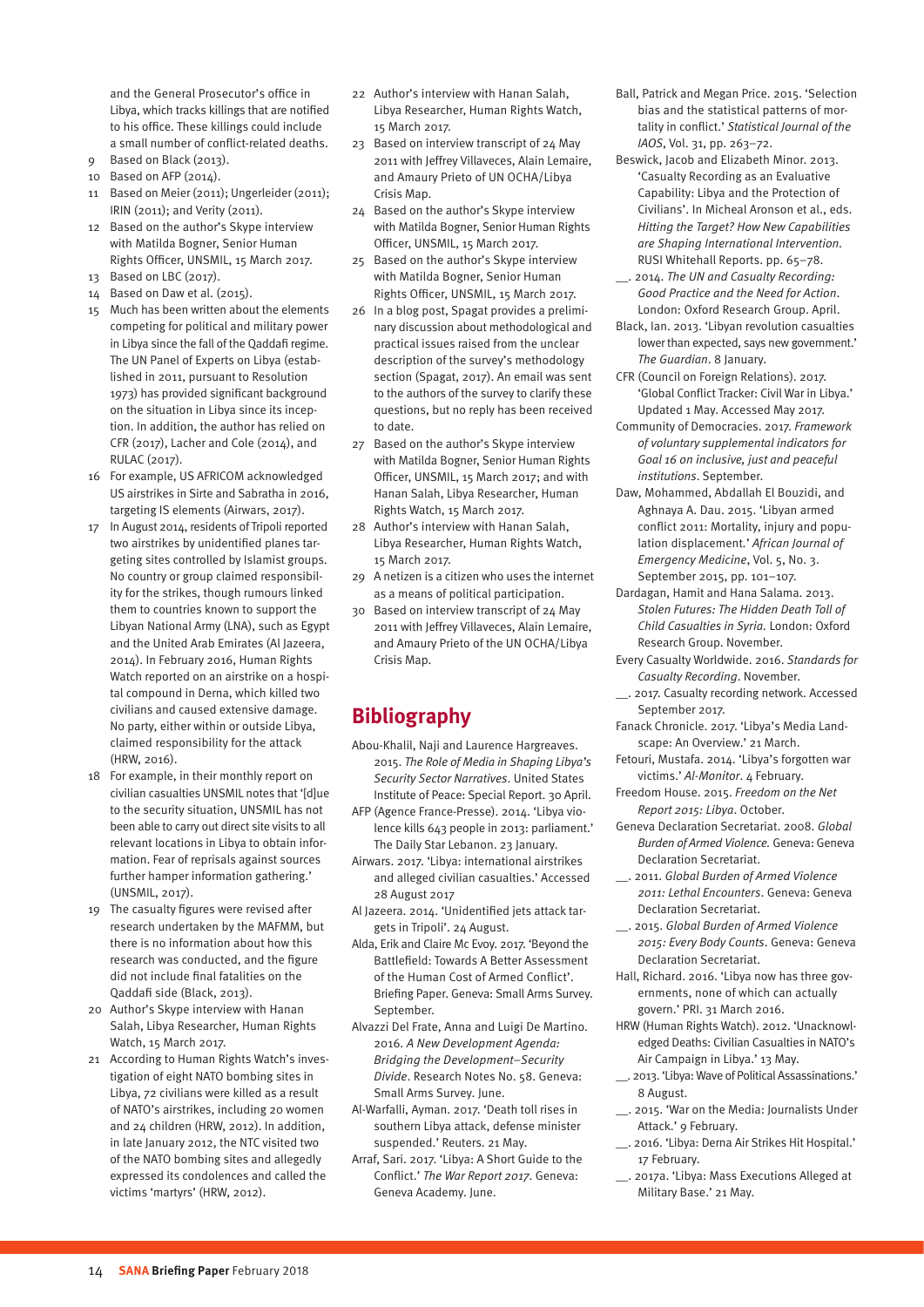- \_\_. 2017b. ['Libya: Activists Being Silenced.'](https://www.hrw.org/news/2017/07/27/libya-activists-being-silenced)  27 July.
- HRDAG (Human Rights Data Analysis Group). 2016. ['Core Concepts.'](https://hrdag.org/coreconcepts/)  Accessed April 2017.
- IBC (Iraq Body Count). 2010. ['Iraq War Logs:](https://www.iraqbodycount.org/analysis/numbers/warlogs-appendix/)  [Technical appendix to IBC analysis.'](https://www.iraqbodycount.org/analysis/numbers/warlogs-appendix/)  October.
- IAEG-SDGs (Inter-agency Expert Group on Sustainable Development Goals). 2016. [Work Plans for Tier III Indicators.](https://unstats.un.org/sdgs/files/meetings/iaeg-sdgs-meeting-04/Tier%20III%20Work%20Plans%2011.11.2016.pdf)  11 November.
- \_\_. 2017. ['Tier Classification for Global SDG](https://unstats.un.org/sdgs/files/Tier%20Classification%20of%20SDG%20Indicators_20%20April%202017_web.pdf)  [Indicators.'](https://unstats.un.org/sdgs/files/Tier%20Classification%20of%20SDG%20Indicators_20%20April%202017_web.pdf) April.
- IRIN. 2011. ['How online mapping helped crisis](http://reliefweb.int/report/libya/how-online-mapping-helped-crisis-response)  [response.' I](http://reliefweb.int/report/libya/how-online-mapping-helped-crisis-response)RINnews.org. 12 May.
- Jewell, Nicholas P, Michael Spagat, and Britta Jewell. Forthcoming. ['Accounting for Civilian](https://pure.royalholloway.ac.uk/portal/files/27988608/SSH_JewellSpagatJewell_for_posting.pdf)  [Casualties: From the Past to the Future.'](https://pure.royalholloway.ac.uk/portal/files/27988608/SSH_JewellSpagatJewell_for_posting.pdf)  *Social Science History.*
- Kosovo Humanitarian Law Centre. 2000. ['Kosovo Memory Book 1998–2000.'](http://www.kosovskaknjigapamcenja.org/?page_id=29&lang=de)  Accessed April 2017.
- Lacher, Wolfram and Peter Cole. 2014. *Politics by Other Means: Conflicting Interests in Libya's Security Sector*. SANA Working Paper No. 20. Geneva: Small Arms Survey. October.
- Lamont, Christopher. 2016. 'Contested Governance: Understanding Justice Interventions in Post-Qadhafi Libya*.*' *Journal of Intervention and Statebuilding,* Vol. 10, No. 3, pp. 382–99.
- LBC (Libya Body Count). n.d. ['About.' A](http://www.libyabodycount.org/about/)ccessed March 2017.
- LCSDSN (Leadership Council of the Sustainable Development Solutions Network). 2015. *[Indicators and a Monitoring Framework](https://sustainabledevelopment.un.org/content/documents/2013150612-FINAL-SDSN-Indicator-Report1.pdf)  [for the Sustainable Development Goals:](https://sustainabledevelopment.un.org/content/documents/2013150612-FINAL-SDSN-Indicator-Report1.pdf)  [Launching a Data Revolution.](https://sustainabledevelopment.un.org/content/documents/2013150612-FINAL-SDSN-Indicator-Report1.pdf)* New York: SDSN. 12 June.
- Meier, Patrick. 2011. ['Crisis Mapping Libya:](https://irevolutions.org/2011/03/04/crisis-mapping-libya/)  [This is No Haiti](https://irevolutions.org/2011/03/04/crisis-mapping-libya/) (Updated).' iRevolutions blog. 4 March.
- Minor, Elizabeth, John Sloboda, and Hamit Dardagan, eds. 2012. *[Good Practice in](http://www.oxfordresearchgroup.org.uk/publications/briefing_papers_and_reports/casualty_recording_practice_collection)  [Conflict Casualty Recording: Testimony,](http://www.oxfordresearchgroup.org.uk/publications/briefing_papers_and_reports/casualty_recording_practice_collection)  [Detailed Analysis and Recommendations](http://www.oxfordresearchgroup.org.uk/publications/briefing_papers_and_reports/casualty_recording_practice_collection)  [from a Study of 40 Casualty Recorders](http://www.oxfordresearchgroup.org.uk/publications/briefing_papers_and_reports/casualty_recording_practice_collection)*. London: Oxford Research Group. October.
- OHCHR (Office of the High Commissioner on Human Rights) 2017. 'Counting Conflictrelated Deaths: Background Note on a Proposed Methodological Approach for Discussion'. Paper presented at the multi-stakeholder consultation on human rights indicators for the SDGs, Geneva, 5–6 September.
- Pavesi, Irene. 2017. *[Tracking Conflict-related](http://www.smallarmssurvey.org/fileadmin/docs/M-files/Armed_violence/SAS-Monitoring-conflict-deaths.pdf)  [Deaths: A preliminary Overview of Moni](http://www.smallarmssurvey.org/fileadmin/docs/M-files/Armed_violence/SAS-Monitoring-conflict-deaths.pdf)[toring Systems](http://www.smallarmssurvey.org/fileadmin/docs/M-files/Armed_violence/SAS-Monitoring-conflict-deaths.pdf)*. Research paper. Geneva: Small Arms Survey. March.
- Pereira, Clodomir and Carlos Mendes. 2017*. '*[Activities of the Praia Group in regards to](https://undataforum.org/WorldDataForum/wp-content/uploads/2017/01/ta3.13_clodomir-Pereira.pdf)  [producing data for measuring the progress](https://undataforum.org/WorldDataForum/wp-content/uploads/2017/01/ta3.13_clodomir-Pereira.pdf)  [of Goal 16.'](https://undataforum.org/WorldDataForum/wp-content/uploads/2017/01/ta3.13_clodomir-Pereira.pdf) Praia Group. 15–18 January.
- \_\_. 2016. ['Violation of Press Freedom Barometer.'](https://rsf.org/en/barometer)  Accessed April 2017.
- RULAC (Rule of Law in Armed Conflict). 2017. ['Non-international armed conflicts in](http://www.rulac.org/browse/conflicts/non-international-armed-conflicts-in-libya#collapse1accord)  [Libya.' R](http://www.rulac.org/browse/conflicts/non-international-armed-conflicts-in-libya#collapse1accord)ULAC project. Geneva Academy. February. Accessed April 2017
- RWB (Reporters Without Borders). n.d. ['Violation of Press Freedom Barometer.'](https://rsf.org/en/libya)  Accessed April 2017.
- SBTF (Standby Task Force). 2011. *[Libya Crisis](https://docs.google.com/file/d/0By08EjY3-T3RR0FqV1lzRldveE0/edit)  [Map Deployment 2011 Report—Standby](https://docs.google.com/file/d/0By08EjY3-T3RR0FqV1lzRldveE0/edit)  [Volunteer Task Force & UN OCHA \(March–](https://docs.google.com/file/d/0By08EjY3-T3RR0FqV1lzRldveE0/edit) [April 2011\)](https://docs.google.com/file/d/0By08EjY3-T3RR0FqV1lzRldveE0/edit)*. Unpublished. March–April.
- Sloboda, John and Elizabeth Minor. 2012. *[Paper 3: The Range of Sources in Casualty](http://www.everycasualty.org/downloads/ec/ecpp3-range-of-sources.pdf)  [Recording](http://www.everycasualty.org/downloads/ec/ecpp3-range-of-sources.pdf)*. London: Oxford Research Group. October.
- Small Arms Survey. 2005. *[Small Arms Survey](http://www.smallarmssurvey.org/publications/by-type/yearbook/small-arms-survey-2005.html)  [2005: Weapons at War](http://www.smallarmssurvey.org/publications/by-type/yearbook/small-arms-survey-2005.html)*. Oxford: Oxford University Press.
- Spagat, Michael. 2017. ['How Many People](https://mikespagat.wordpress.com/2017/06/21/how-many-people-were-killed-in-the-libyan-conflict-some-field-work-that-raises-more-questions-than-it-answers/)  [were Killed in the Libyan Conflict–Some](https://mikespagat.wordpress.com/2017/06/21/how-many-people-were-killed-in-the-libyan-conflict-some-field-work-that-raises-more-questions-than-it-answers/)  [field work that raises more questions than](https://mikespagat.wordpress.com/2017/06/21/how-many-people-were-killed-in-the-libyan-conflict-some-field-work-that-raises-more-questions-than-it-answers/)  [it answers.' W](https://mikespagat.wordpress.com/2017/06/21/how-many-people-were-killed-in-the-libyan-conflict-some-field-work-that-raises-more-questions-than-it-answers/)ar, Numbers and Human Losses blog. 21 June.
- Toustrup, Morten. 2015. ['Polarisation and revo](https://www.mediasupport.org/polarised-media-revolutionary-fault-lines-libya/)[lutionary faultlines in Libya.' 2](https://www.mediasupport.org/polarised-media-revolutionary-fault-lines-libya/)0 November.
- UCDP (Uppsala Conflict Data Program) [UCDP](http://ucdp.uu.se/#/exploratory)  [Database. A](http://ucdp.uu.se/#/exploratory)ccessed April 2017
- Ungerleider, Neil. 2011. ['Here is a Map of the](https://www.fastcompany.com/1736822/heres-map-humanitarian-crisis-hotspots-libya-dont-tell-gaddafi)  [Humanitarian Crisis Hotspots in Libya:](https://www.fastcompany.com/1736822/heres-map-humanitarian-crisis-hotspots-libya-dont-tell-gaddafi)  [Don't Tell Ghaddafi.'](https://www.fastcompany.com/1736822/heres-map-humanitarian-crisis-hotspots-libya-dont-tell-gaddafi) *Fast Company*. 3 March.
- UNGA (United Nations General Assembly). 2015. Resolution 70/1. Transforming Our World: The 2030 Agenda for Sustainable Development. Adopted 25 September. A/RES/70/1 of 21 October 2015.
- UNODC (United Nations Office on Drugs and Crime). 2011. *[Global Study on Homicide](https://www.unodc.org/documents/data-and-analysis/statistics/Homicide/Globa_study_on_homicide_2011_web.pdf)*. \_\_. 2013. *[Global Study on Homicide](https://www.unodc.org/documents/gsh/pdfs/2014_GLOBAL_HOMICIDE_BOOK_web.pdf)*.
- \_\_. 2015. ['International Classification of Crime](http://www.unodc.org/documents/data-and-analysis/statistics/crime/ICCS/ICCS_English_2016_web.pdf)
- [for Statistical Purposes, Version 1.0.'](http://www.unodc.org/documents/data-and-analysis/statistics/crime/ICCS/ICCS_English_2016_web.pdf)  March. UNSC (United Nations Security Council). 2011.
- [Resolution 1973 \(2011\), adopted 17 March](http://www.un.org/ga/search/view_doc.asp?symbol=S/RES/1973%20%282011%29)  [2011.](http://www.un.org/ga/search/view_doc.asp?symbol=S/RES/1973%20%282011%29) S/RES/1973 (2011).
- \_\_. 2017. *[Report of the Secretary-General on](https://reliefweb.int/report/libya/report-secretary-general-united-nations-support-mission-libya-s2017726-enar)  [the United Nations Support Mission in](https://reliefweb.int/report/libya/report-secretary-general-united-nations-support-mission-libya-s2017726-enar)  [Libya](https://reliefweb.int/report/libya/report-secretary-general-united-nations-support-mission-libya-s2017726-enar)*. 22 August. S/2017/283.
- UNSMIL (United Nations Support Mission in Libya). 2017. ['Libya Human rights Report](https://unsmil.unmissions.org/libya-human-rights-report-civilian-casualties-july-2017)  [on Civilian Casualties July 2017.' T](https://unsmil.unmissions.org/libya-human-rights-report-civilian-casualties-july-2017)unis. 1 August.
- Ushahidi. 2012. ['The \[unexpected\] Impact of](https://www.ushahidi.com/blog/2012/01/09/the-unexpected-impact-of-the-libya-crisis-map-and-the-standby-volunteer-task-force)  [the Libya Crisis Map and the Standby](https://www.ushahidi.com/blog/2012/01/09/the-unexpected-impact-of-the-libya-crisis-map-and-the-standby-volunteer-task-force)  [Volunteer Task Force.'](https://www.ushahidi.com/blog/2012/01/09/the-unexpected-impact-of-the-libya-crisis-map-and-the-standby-volunteer-task-force) Ushahidi.com. 9 January.
- \_\_. 2016. ['About Ushahidi.'](https://www.ushahidi.com/about) Accessed April 2017.
- Verity, Andrej. 2011. ['The \[unexpected\] Impact](http://www.standbytaskforce.org/2011/12/19/sbtf-libya-impact/)  [of the Libya Crisis Map and the Standby](http://www.standbytaskforce.org/2011/12/19/sbtf-libya-impact/)  [Volunteer Task Force.' S](http://www.standbytaskforce.org/2011/12/19/sbtf-libya-impact/)tandby Task Force blog. 19 December.
- Widmer, Mireille and Irene Pavesi. 2016. *Monitoring Trends in Violent Deaths*. Research Note No. 59. Geneva: Small Arms Survey. September.